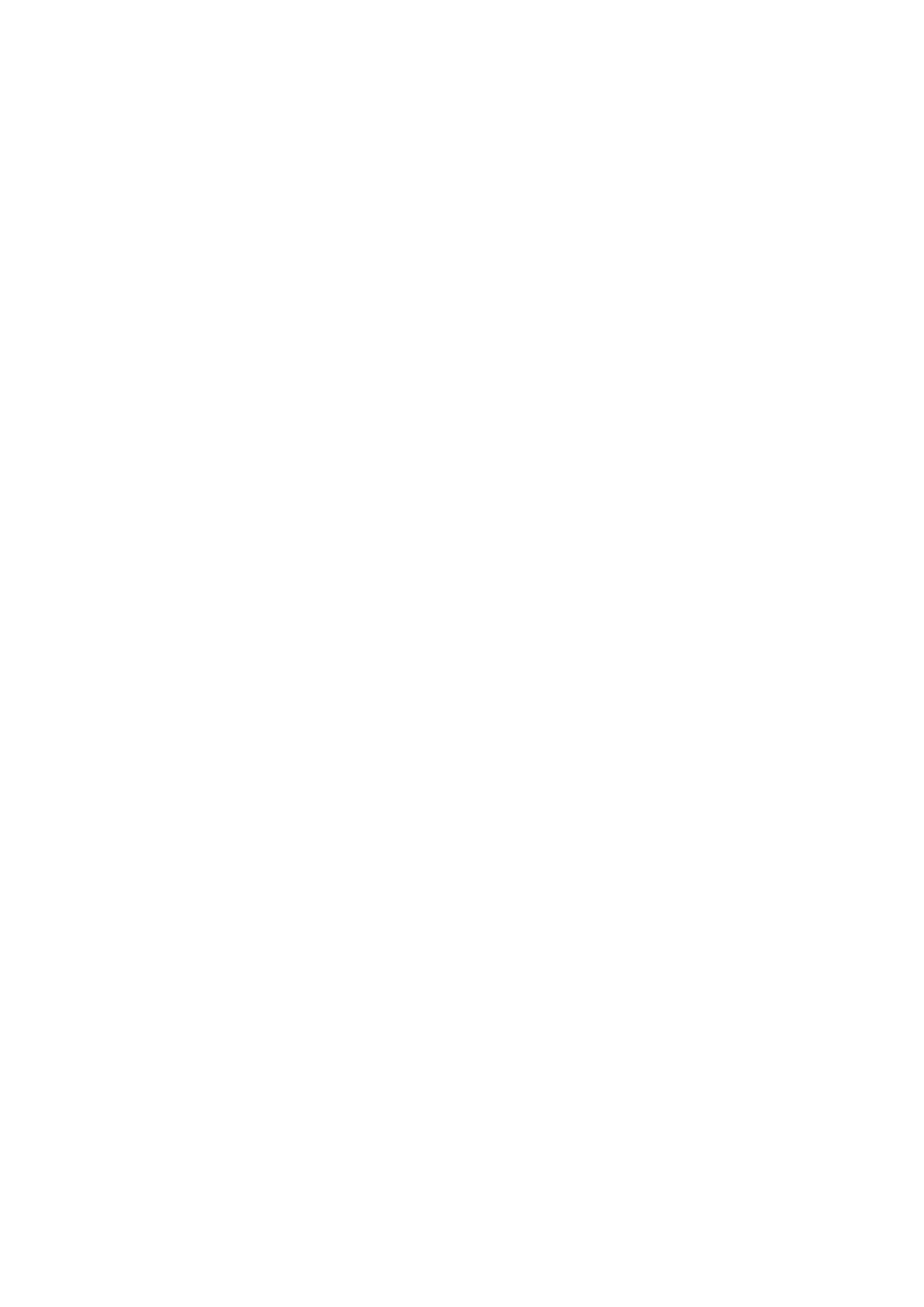# **Foreword**

As a hairdresser all of my life, I have always been immensely proud of my profession and have never been able to understand why the industry has not had the recognition it deserves.

Perception of our industry amongst the public, other industries, educational establishments and indeed successive careers advisors, has never really fully appreciated the many skills it takes to be a great hairdresser or barber, nor the amount of training and continual development needed to compete in the industry as a whole and in today's ever changing marketplace.

Governments historically have not felt the need to have our industry regulated, but for us to achieve the status that the industry, individuals and the public need, to change these outdated perceptions, we have to become far more professional in our approach and indeed the whole business of the 'UK Hairdressing Industry.'

Therefore, this report was commissioned, to find out just how important it was to both industry and the public, to have hairdressing and barbering properly and professionally regulated.

My thanks to all those from both industry, and the consumers that contributed and responded to this survey, and to the organisations that continue to support our journey to finally gain the professional status the UK hairdressing and barbering industry so richly deserves.

#### **Keith Conniford**

CEO/Registrar – The Hair and Barber Council

July 2017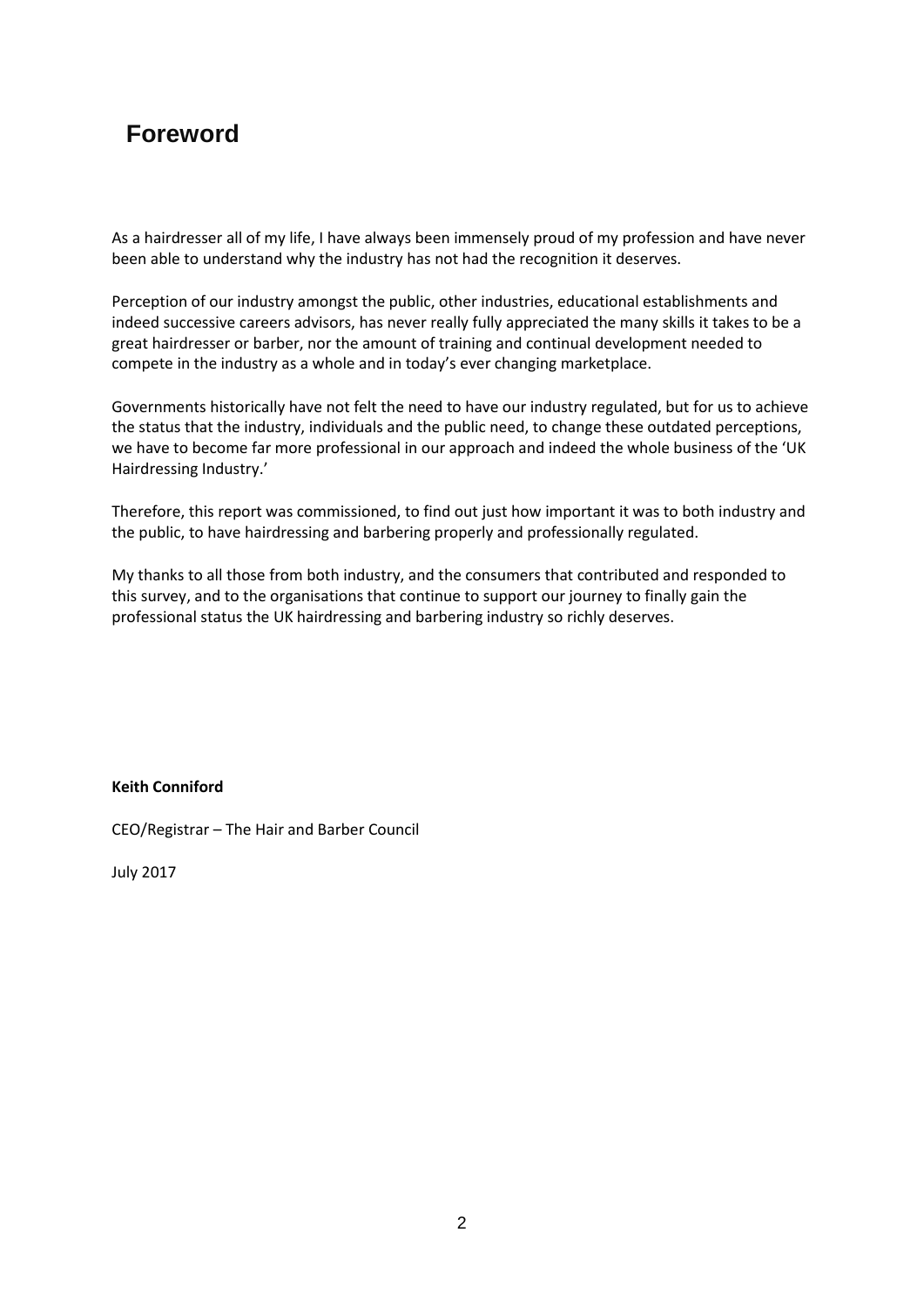# **Contents**

| <b>Section one</b>   | <b>Background</b>                           | page 6  |
|----------------------|---------------------------------------------|---------|
| <b>Section two</b>   | <b>Executive summary</b>                    | page 9  |
| <b>Section three</b> | Aims of the research                        | page 10 |
| <b>Section four</b>  | <b>Methodology and approach</b>             | page 11 |
| <b>Section five</b>  | The case for a mandatory register           | page 14 |
| <b>Section six</b>   | Skills and qualifications within the sector | page 21 |
| <b>Section seven</b> | <b>Future challenges</b>                    | page 24 |
| <b>Section eight</b> | <b>Conclusion and recommendations</b>       | page 26 |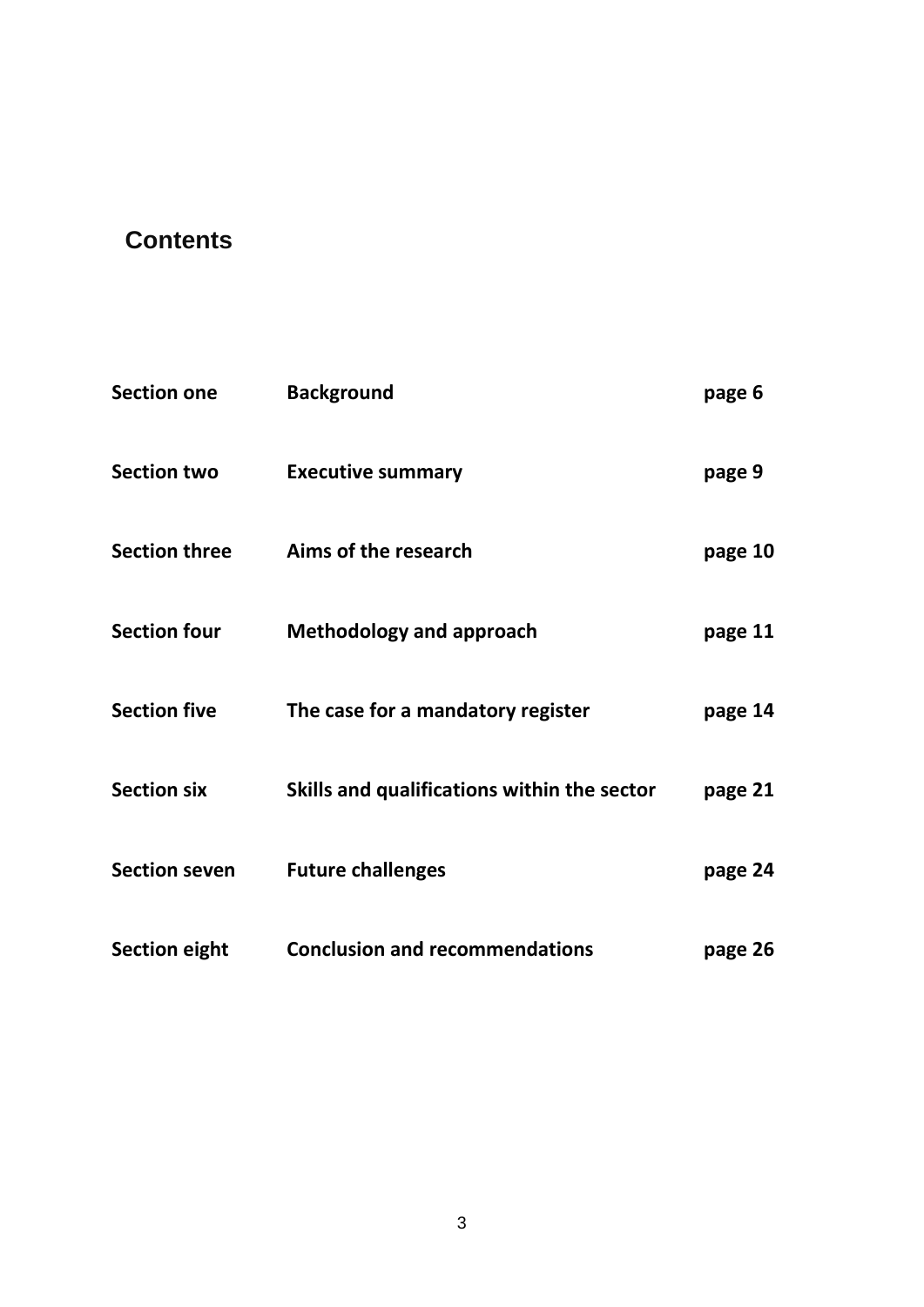# **Introduction**

The Hair Council was set up by an Act of Parliament in 1964 with the aim of raising standards and improving professionalism within the hairdressing and barbering industry by encouraging every hairdresser to join the UK Register of Qualified Hairdressers. Whilst state registration is mandatory for doctors, nurses, dentists and several other professions, hairdressers and barbers can only be encouraged to register voluntarily. Therefore the ambition of the Hair Council is to increase the number of hairdressers who join the UK Register of Qualified Hairdressers and stimulate and influence parliamentary debate which will bring about a statutory change to make state registration mandatory. In addition, the Barber Council, part of the Hair Council, was established in 2014 and shares this same vision.

A mandatory register of hairdressers and barbers would aim to fulfil a number of outcomes which cannot be guaranteed if membership of the register remains voluntary. These outcomes include:

- Regulation of the industry
- Minimum required qualifications to practices
- Raised industry standards
- Better health and safety
- Increased public confidence in and appreciation of professionalism within the industry

Both the Hair Council and the Barber Council steering boards are made up of senior hairdressers / barbers and educators along with representatives from other industry associations, the wholesale trade, manufacturers, journalists and qualification awarding organisations.

The Skills for Health and Justice research department was commissioned to deliver this objective and independent piece of work. They are experts at analysing workforce development issues and have produced a range of reports for government departments and wider public sector agencies.

The research on mandatory registration was conducted with reference to the current and future skills needs of the sector and the external factors that might influence decision making. It is informed by the subjective views of stakeholders and the latest government data on the sector's workforce. The report will cover the following: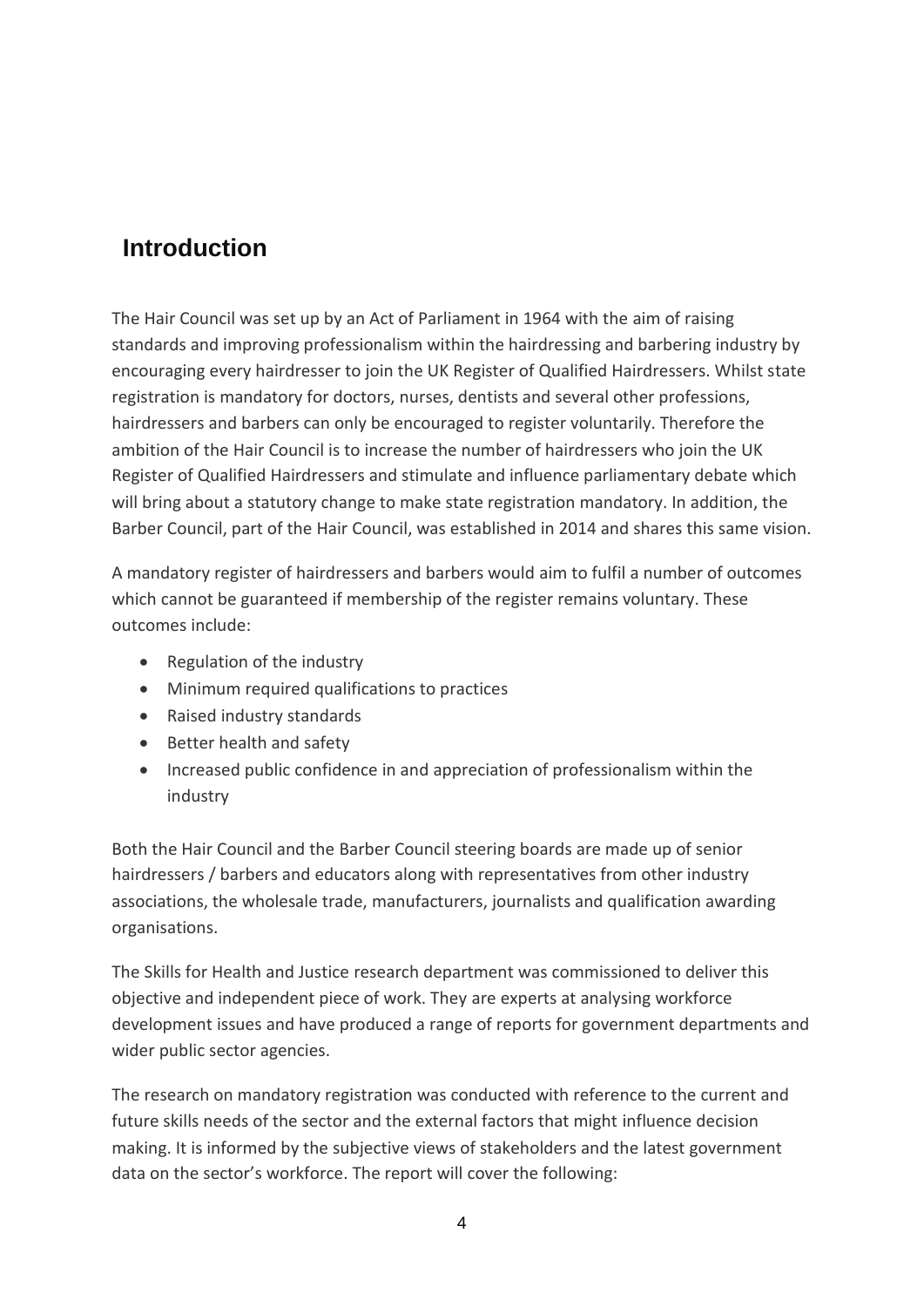- *Section one* provides a brief background summary which sets the scene for the report in terms of the current UK Register of Qualified Hairdressers and the skills and qualifications environment.
- *Section two* presents a one page executive summary which draws out the research headlines in relation to the findings from the primary fieldwork – online survey, interviews and consumer survey. In addition to this, further summaries can be found in an accompanying one page 'key findings' paper and a three page 'extended summary.
- *Section three* contains a summary of the research aims and objective and sets out the key question to be addressed.
- *Sections four* provides details of the research methodology employed and those participants engaged in the research.
- *Section five* is focused on an assessment of the primary research. It presents the case for and against mandatory registration, exploring barriers and enablers, considers what mandatory registration might look like and what needs to be accomplished in trying to achieve this.
- *Section six* considers the views of stakeholders in relation to workforce skills and qualifications.
- *Section seven* takes a look at the external drivers of change that might influence the future shape of the hairdressing and barbering sector.
- *Section eight* concludes the report and provides recommendations for action by The Hair Council and wider stakeholders.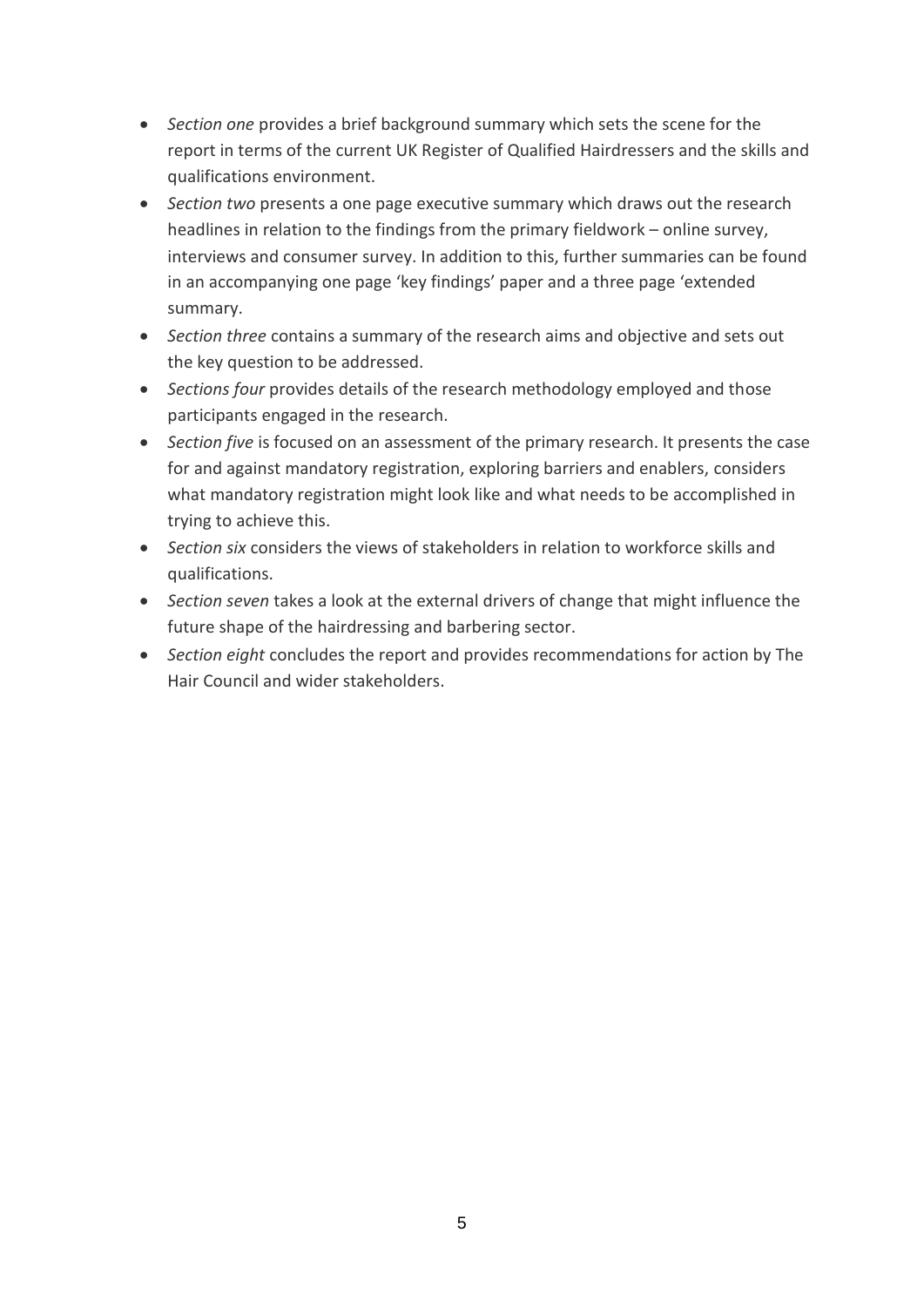# **Section one: Background**

## *The Voluntary UK Register of Hairdressers / Barbers*

The Hair Council currently operates a voluntary UK Register which is open to qualifying graduate hairdressers / barbers, hairdressers / barbers and senior hairdressers / barbers. Its stated aims are to:

- Protect the industry from unscrupulous practitioners
- Raise standards and professionalism
- Change perceptions of hairdressing / barbering as an industry
- Enhance the status of the workforce
- Increase public trust and confidence

In addition, it provides a number of personal benefits for individuals including a certificate underwritten by an Act of Parliament, the right to use the initials State Registered Hairdresser and the right to apply for the Master Craftsman Diploma.

#### *Current qualifying requirements of the voluntary register*

In order to gain membership of the UK Register, hairdressers and barbers must fulfil minimum qualification requirements which will allow them to be state registered. These are based on their role at the time of application and consist of the following:

| <b>Graduate Hairdresser /</b><br><b>Barber</b>                                                                                  | Hairdresser / Barber                                                                                                                             | Senior Hairdresser / Barber                                                                                                                  |
|---------------------------------------------------------------------------------------------------------------------------------|--------------------------------------------------------------------------------------------------------------------------------------------------|----------------------------------------------------------------------------------------------------------------------------------------------|
| NVQ Level 2 issued within<br>the previous 24 months or<br>apprenticeship certificate<br>issued within the previous 24<br>months | NVQ Level 2 or equivalent<br>issued over 24 months prior<br>to application or proof of<br>actively working as a<br>hairdresser or barber for six | NVQ Level 3 or equivalent<br>issued over 36 months prior<br>to application or proof of<br>actively working as a<br>hairdresser or barber for |
|                                                                                                                                 | or more years                                                                                                                                    | nine or more years                                                                                                                           |

## *The campaign for mandatory registration*

The Hair Council has consistently campaigned to change the status of the register from *voluntary* to *mandatory* and was taken action to support this which includes:

- Implementing a 'Public Affairs and Influencing Strategy'
- Meeting and lobbying MPs, AMs, MLAs, SMPs and other relevant senior policy officials.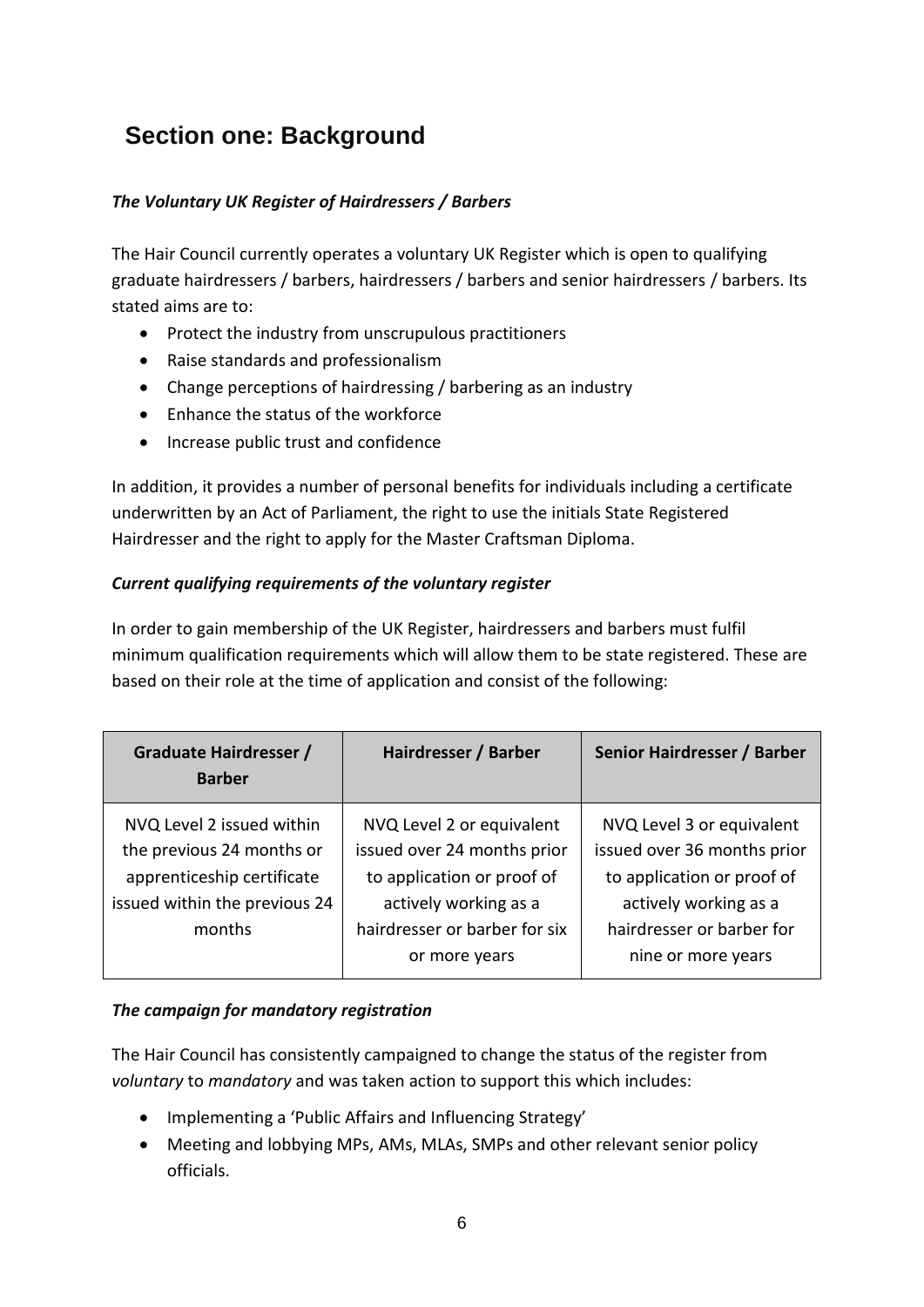- Securing support from MPs to set up an 'All Party Parliamentary Group' for state registration.
- Establishing regional events with constituency members, employers and staff to raise awareness of the valuable contribution the industry makes to the UK economy.

#### *The education and skills environment*

The case for a mandatory register needs to be set in the context of the skills and training needs of employers and employees, the standards and qualifications in existence across the sector and with an appreciation of the emerging skills and qualifications arena. Indeed, this research comes at a time of considerable upheaval following recent government reviews and legislation. This includes the *Sainsbury Review*<sup>i</sup> and the resultant *Post 16 Skills Plan*ii, the *Report of the Independent Panel on Technical Education*iii, the *Technical and Further Education Act 2017* (which received Royal Assent in April 2017) and the imminent *Apprenticeship Levy*iv .

The Technical and Further Education Act 2017 allows for the expansion of the Institute of Apprenticeships and Technical Education, giving it a greater role in overseeing a new structure for post-16 education in line with the Skills Plan<sup>v</sup>. The government's vision for technical education is centred on Lord Sainsbury's independent panel and the subsequent post-16 Skills Plan which sets out a pathway for supporting young people and adults to secure skilled employment which meets the needs of the economy. Under the Skills Plan, students aged 16 to 18 will be able to choose from one of 15 technical routes which will group occupations together to reflect where there are shared training requirements.

In addition, recent changes to apprenticeships have been made with the premise of putting employers in the driving seat. By the end of 2017, apprenticeship frameworks will be withdrawn to new starters vi and replaced by apprenticeship standards. These standards have been developed by Trailblazer groups<sup>vii</sup> to meet the needs of sectors and employers. Alongside these new standards, the apprenticeship levy has been introduced in April 2017 as to increase in the quality and quantity of apprenticeshipsviii.

The apprenticeship levy means that employers with a salary bill over £3 million each year must pay into the levy; this subsequently supports employers in training and assessment for apprentices<sup>ix</sup>. The apprenticeship levy has received some criticism in that some employers might scale back on non-apprenticeship training or try to incorporate *other forms of training into apprenticeships in order to recover their costs*. <sup>x</sup> The Institute for Apprenticeships and Technical Education will monitor quality across apprenticeships and all technical education.

From a hairdressing and barbering perspective, there will be a range of opportunities associated with the proposed Hair and Beauty Skills Plan which awarding organisations will compete to deliver. These developments present significant challenges for all stakeholders involved in the development, delivery and awarding of qualifications – training providers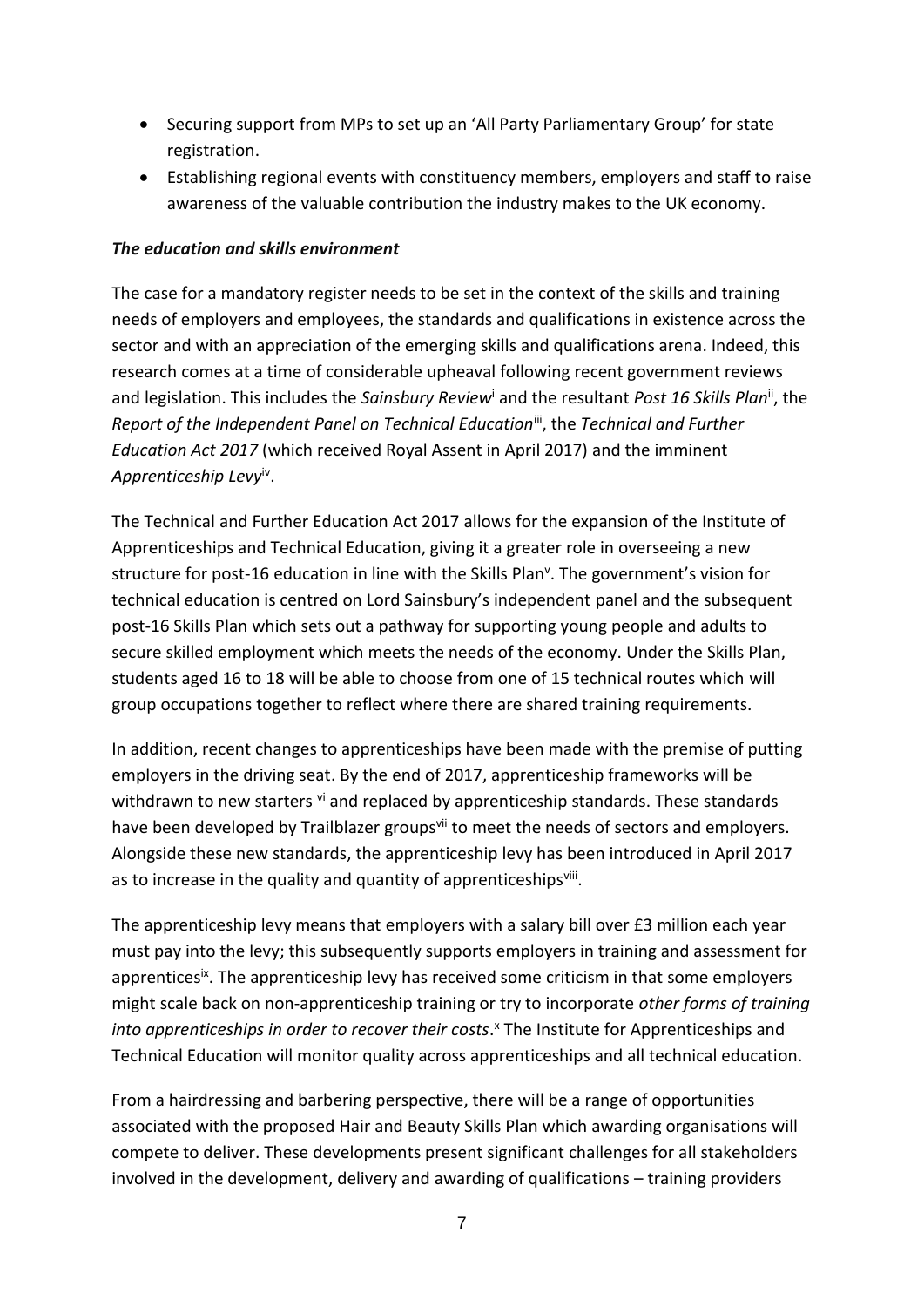(both private and college based), awarding bodies and employers. All stakeholders will also have to deal with the added complication of scenarios across the nations, as the Skills Plan will only cover England, with different regulation existing in Scotland, Wales and Northern Ireland. This may cause some issues for those larger organisations with a footprint across all nations.

This research is set within the perspective of this emerging landscape and the Hair Council, in its campaign to establish a mandatory UK Register of hairdressers and Barbers, will need to take this into account.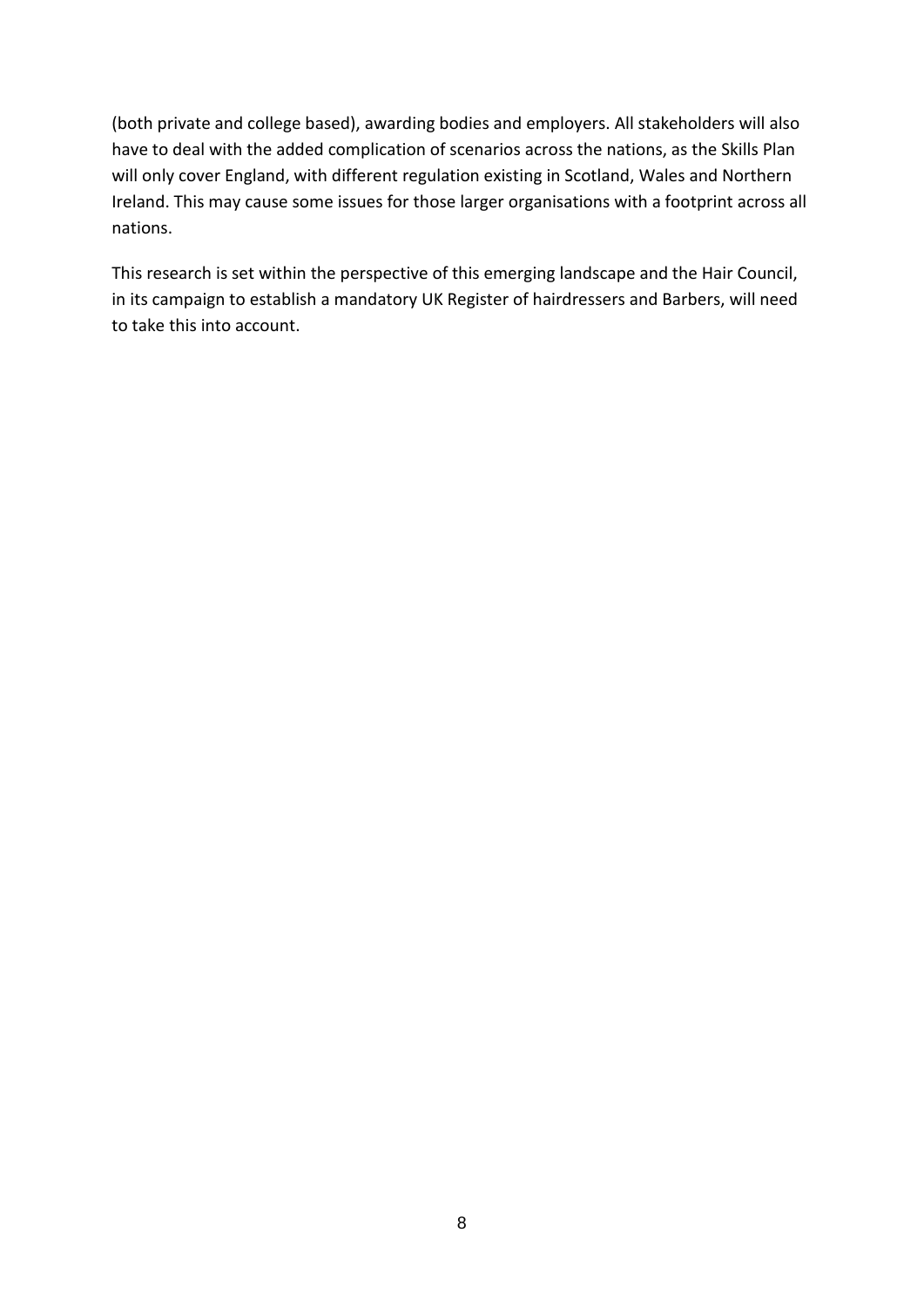# **Section two: Executive summary**

- In conducting this research, a mixed methods approach was adopted and included a brief desk review, analysis of national datasets, an online survey, interviews across the hair and barbering sector and a consumer survey of 2,000 individuals.
- Findings from the research overwhelmingly indicate that there is widespread support for the introduction of a mandatory register.
- 82% of respondents stated that hairdressers / barbers should be trained and qualified in order to practice in the United Kingdom and 74% stated that a practising hairdresser / barber should have a 'licence' for carrying out services.
- In addition, 70% of respondents would be concerned, from a health and safety point of view, if their hairdresser / barber was not properly trained and qualified and 80% of respondents would feel more reassured if all hairdressers and barbers had to be properly trained and qualified in order to carry out any services on people's hair.
- Participants in the online survey and the interviews were very strongly in favour of a mandatory registration scheme based on agreed minimum qualifications.
- 78% of respondents stated it would be a good idea to make membership of the Hair Council's UK Register of Qualified Hairdressers / Barbers mandatory.
- In addition, when asked whether they would recommend state registration / membership of the Hair Council, 94% said they would.
- Of those respondents who indicted they were not members of the Hair Council, 58% said they would consider joining the voluntary register.
- An overwhelming number of respondents had heard of the Hair Council (95%) however over 55% of participants were not Hair Council members.
- Barriers to a mandatory register include setting appropriate time limits qualification; mapping out acceptable continuous professional development in terms of keeping up standards and refresher training; fixing the joining fee at an acceptable rate and the impact on training costs for employers.
- Respondents were very clear that a mandatory register would increase consumer confidence in their hairdresser / barber.
- A number of staff skills gaps were identified by stakeholders which will need to be considered in the light of the qualifying criteria for membership of the current voluntary register and the potential mandatory register.
- Overall, there is strong evidence for mandatory registration emanating from within this research which The Hair Council can take back to the sector and out to policy formers, politicians and standards setting / regulatory agencies.
- The Hair Council should use this evidence in line with the skills, training and qualifications findings from this report to present a case for mandatory registration, based on backing from sector stakeholders and support from consumers.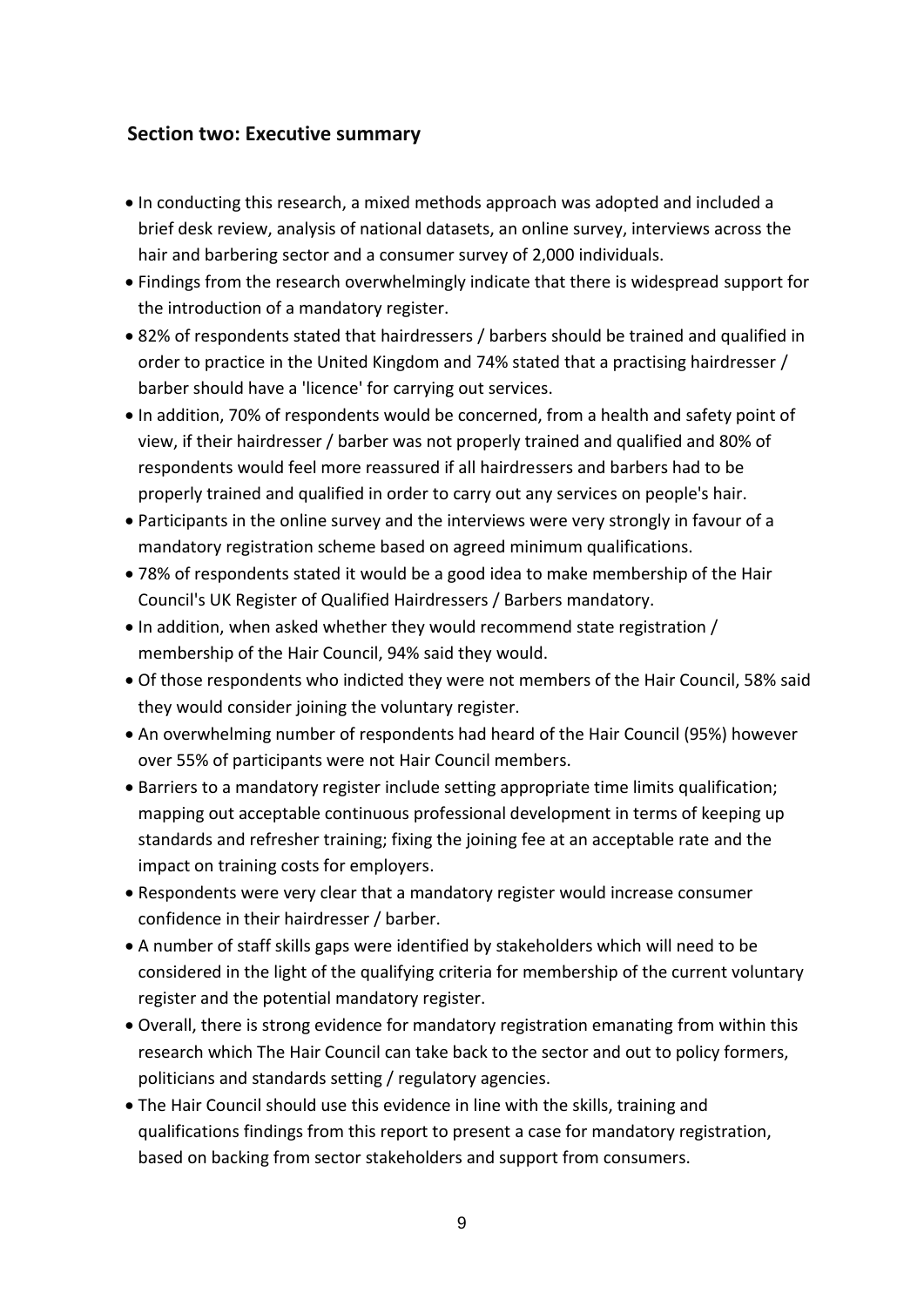# **Section three: Aims of the research**

This research is primarily focused on determining the need and appetite for a UK register of hairdressers and barbers founded on agreed industry training standards. The research also presents a snapshot of the latest hair and barbering workforce data and an analysis of the views of stakeholders regarding skills, qualifications and career development. In addition to canvassing the industry, the research captures consumer opinions on their expectations of the training and qualifications standards required to practise hairdressing and barbering.

In conducting this research, extensive engagement has taken place with employers, employees, self-employed, trainers, assessors, suppliers and the general public. The aim of this research is to provide the Hair Council<sup>1</sup> with an independent, objective assessment of the merits of a mandatory UK register of hairdressers and barbers. In addition, a further aim of this is to capture the emerging picture in terms of skills and qualifications across the sector.

The research explores the following themes and issues:

- The case for mandatory training / registration pros, cons, enablers and barriers
- Current workforce roles and qualifications
- Levels of staff competence and development needs
- Skills gaps and shortages
- Future skills and qualifications needs
- Key issues confronting the hair and barbering sector

<sup>&</sup>lt;sup>1</sup> Reference to the Hair Council is inclusive of the Barber Council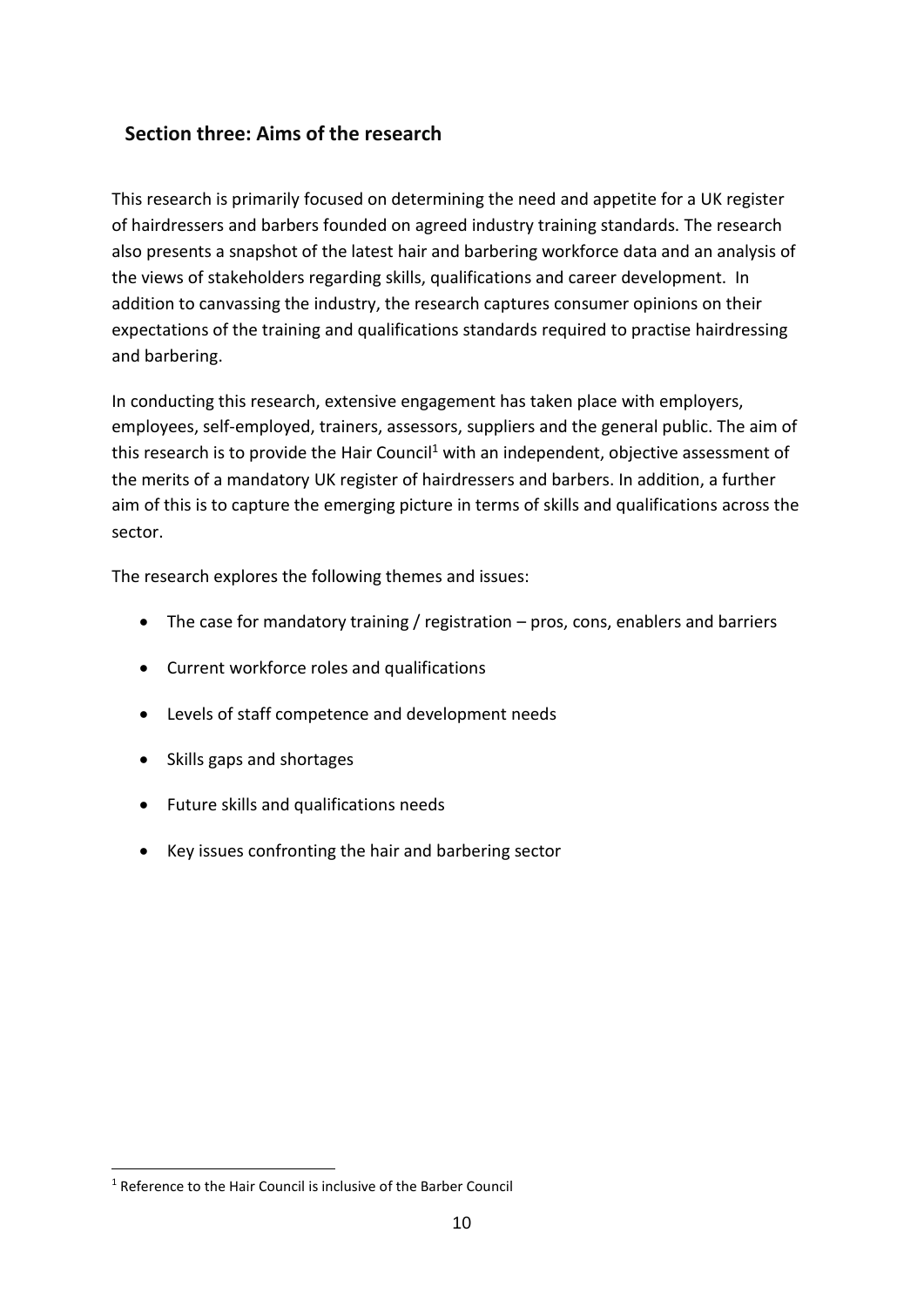# **Section four: Methodology and approach**

In conducting this research, a mixed methods approach was adopted as this provides more robust results than any one single method and also provides the opportunity for triangulation<sup>2</sup>. The following activities were conducted:

- A secondary review of national datasets to present a current profile of the hair and beauty workforce
- A brief assessment of recent government reviews and legislation to contextualise the qualifications and skills landscape
- An online survey of stakeholders from the hair and barbering sector.
- Interviews with key individuals across the hair and barbering sector
- A consumer survey of members of the general public.

## Research participants *Consumer survey*

-

The national polling agency 'One Poll' was engaged to conduct a consumer survey across the UK which was focused on capturing participants' views on the extent to which they agreed or disagreed with a range of statements regarding the value of training for barbers and hairdressers

2,000 participants responded to the survey of which 51% were male and 49% female. The table below indicates the age range of respondents:

| Age   | % response |
|-------|------------|
| 18-24 | 11.75%     |
| 25-34 | 17.05%     |
| 35-44 | 16.10%     |
| 45-54 | 18.00%     |
| $55+$ | 37.10%     |

The survey was geographically diverse with all UK regions represented as follows:

<sup>&</sup>lt;sup>2</sup> Triangulation is a technique that enables the validation of data through the referencing and analysis of two or more methods.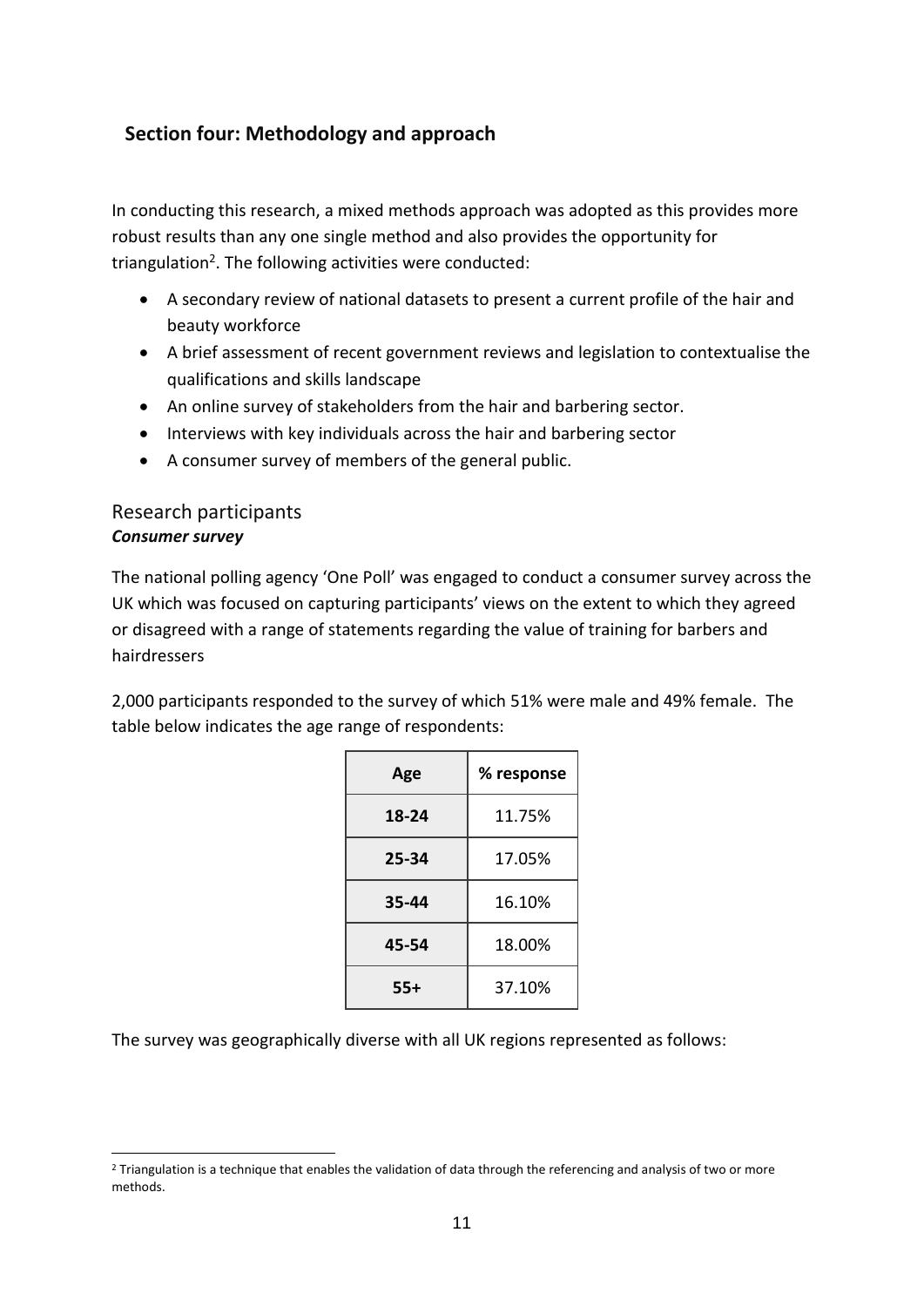| East Anglia                     | 8.75%  |
|---------------------------------|--------|
| <b>East Midlands</b>            | 7.15%  |
| London                          | 13.00% |
| <b>North East</b>               | 4.00%  |
| <b>North West</b>               | 11.00% |
| <b>Northern Ireland</b>         | 3.00%  |
| <b>Scotland</b>                 | 8.05%  |
| <b>South East</b>               | 13.65% |
| <b>South West</b>               | 9.05%  |
| Wales                           | 5.05%  |
| <b>West Midlands</b>            | 9.25%  |
| <b>Yorkshire and the Humber</b> | 8.05%  |

#### *Online survey*

An online survey was carried out across the hair and barbering industry to determine participants' views on skills, qualifications and training. 702 individuals responded to the survey and the following represents the demographic and establishment breakdown of the participants:

#### *Demographics*

- 76.8% of all respondents were female with 22.3% male (0.9% preferred not to say)
- 94.6% indicated they were white, 3.5% were from black and ethnic minorities (1.9% preferred not to say)
- 3.5% indicated they had a disability, 1.3% preferred not to say
- 201 respondents were employers, 221 were self-employed and 236 were employees.

#### *Nature of establishments*

- 484 respondents indicated that their business activity included hairdressing, 359 barbering and 196 beauty treatments.
- Most respondents indicated that their business was conducted from one independent establishment, this was followed by operation from a mobile facility and home based working.
- 37% of respondents stated that their business was in a 'high street' location.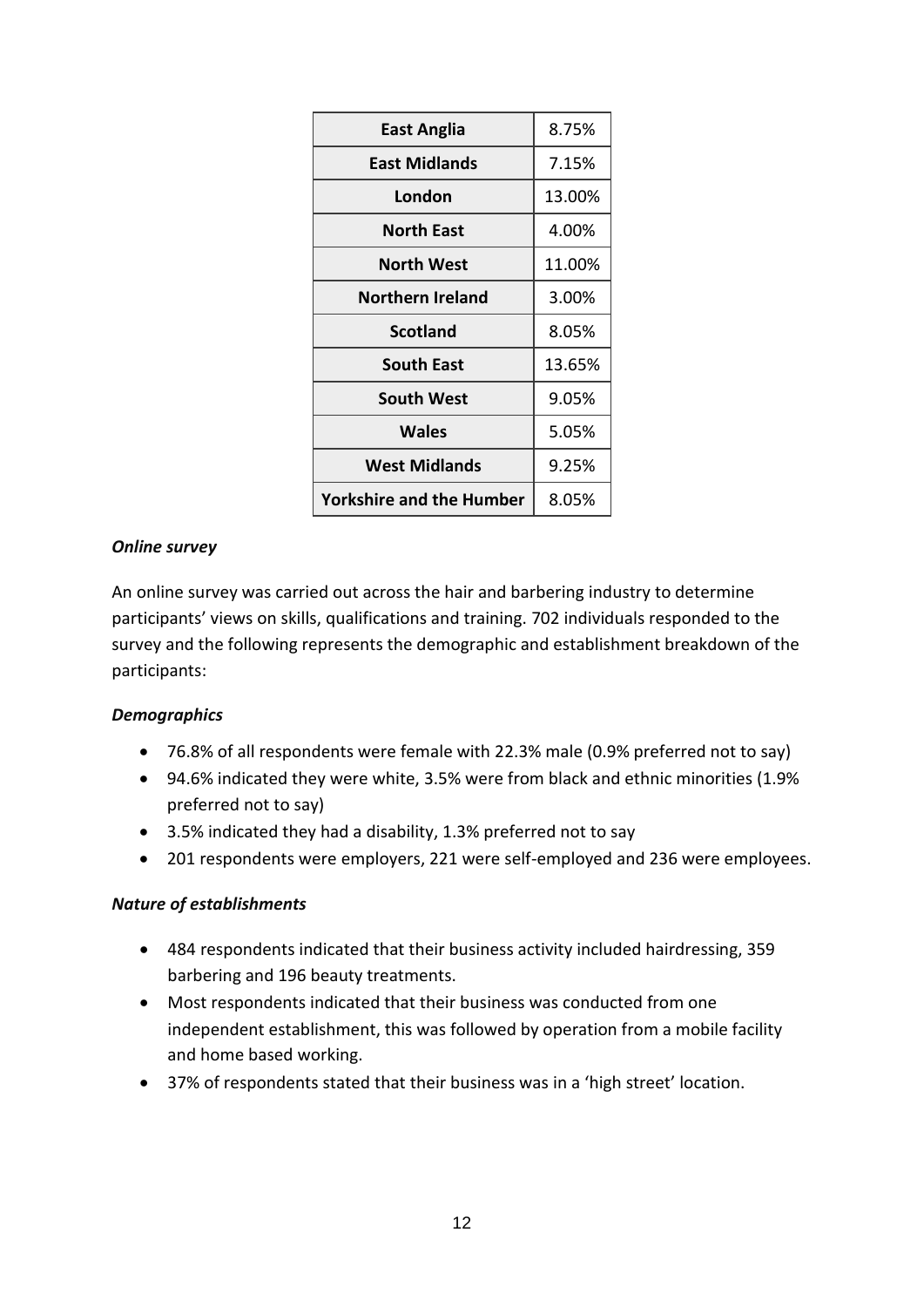#### *Interviews*

Semi-structured telephone interviews were conducted with 22 stakeholder representatives from the sector to further develop the themes arising from the survey. These involved employers, training providers, suppliers, awarding organisations, trade associations, government statutory authorities, employers and employees.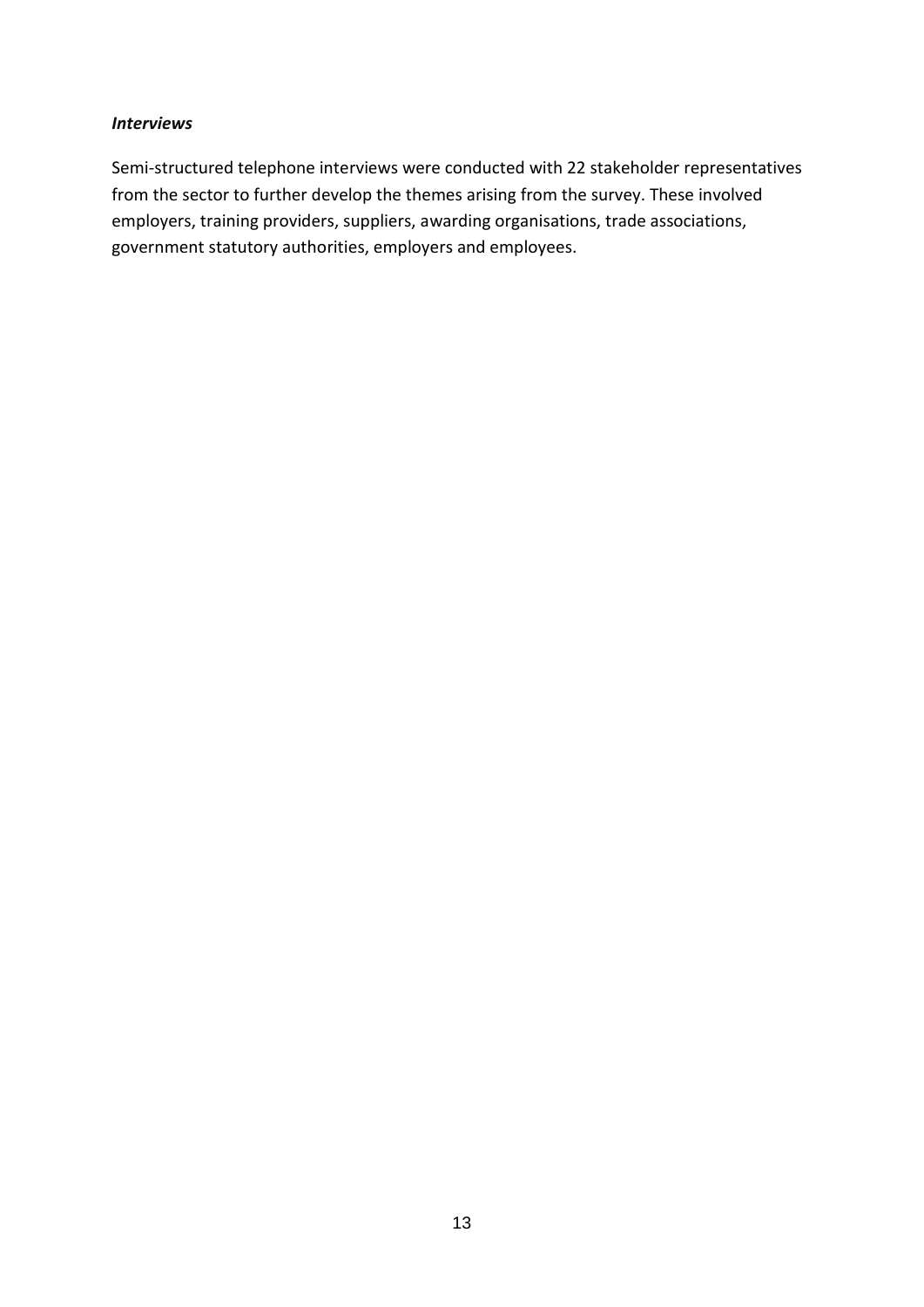# **Section five: The case for a mandatory register**

This section draws together the wide range of information, views and opinions gathered from both industry stakeholders and consumers. It contains an analysis of the findings from responses to the online survey, participant interviews and the consumer survey.

#### *The merits of a mandatory register*

There appears to be significant backing from both the industry and consumers for a mandatory register and for barbers and hairdressers to be adequately trained in order to practice. Results from both the online survey of industry stakeholders and the consumer survey of 2,000 members of the public confirm that there is a significant majority in favour of a mandatory register. The following findings illustrate the strength of feeling:

#### *Consumers:*

- 82% of respondents stated that hairdressers / barbers should be trained and qualified in order to practice in the United Kingdom.
- 74% stated that a practising hairdresser / barber should have a 'licence' which proves they have the necessary qualifications / training to be able to carry out any hair / barber service on people's hair.
- 70% of respondents would be concerned, from a health and safety point of view, if their hairdresser / barber was not properly trained and qualified.
- 80% of respondents would feel more reassured if all hairdressers and barbers had to be properly trained and qualified in order to carry out any hair / barber service on people's hair.

## *Stakeholders:*

Participants in the online survey and the interviews were very strongly in favour of a mandatory registration scheme based on agreed minimum qualifications. 78% of respondents stated it would be a good idea to make membership of the Hair Council's UK Register of Qualified Hairdressers / Barbers mandatory. In addition, when asked whether they would recommend state registration / membership of the Hair Council, 94% said they would. Of those respondents who indicted they were not members of the Hair Council, 58% said they would consider joining the voluntary register. An overwhelming number of respondents had heard of the Hair Council (95%) however over 55% of participants were not Hair Council members. This all indicates a very constructive response to the possible creation of a mandatory register.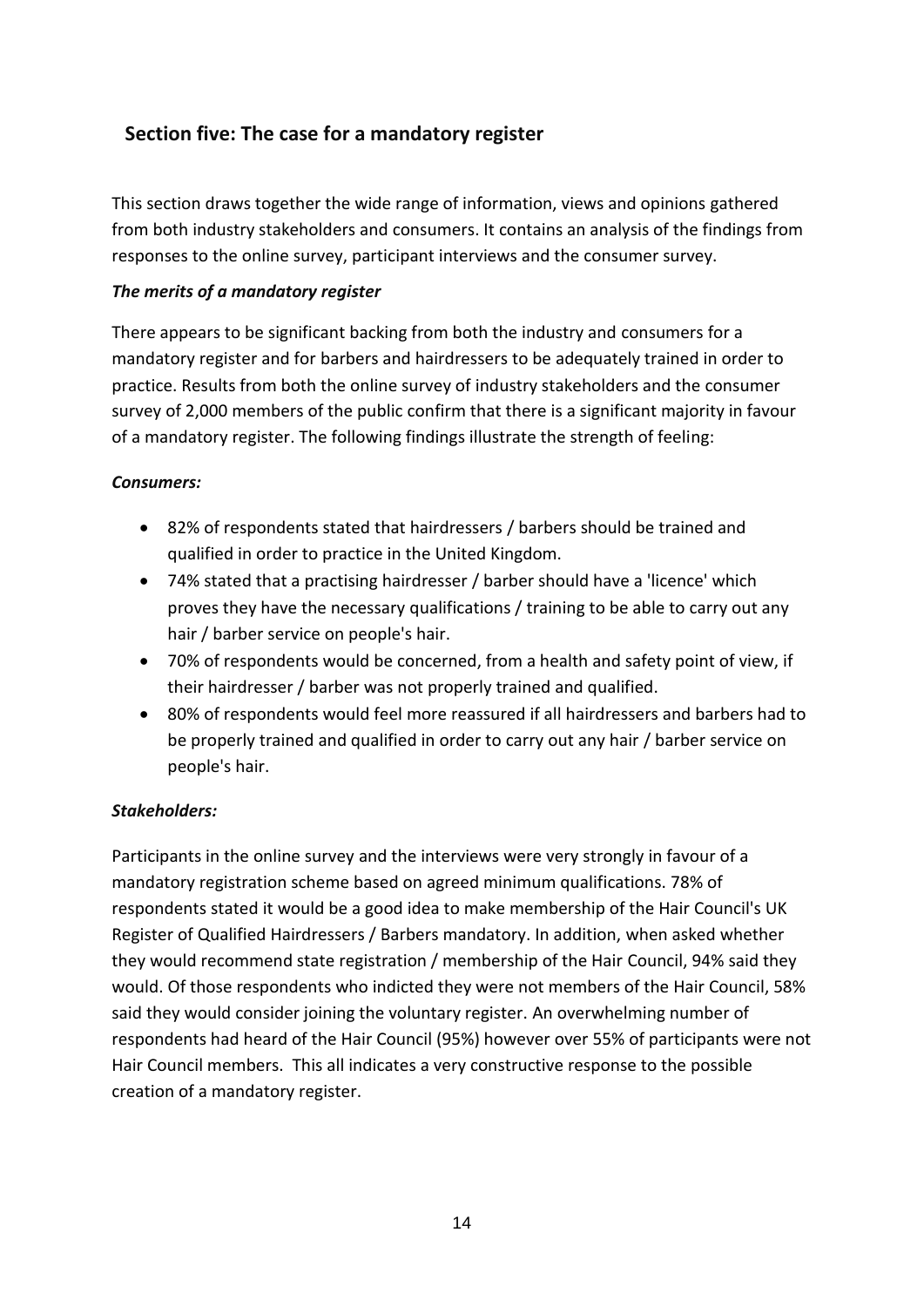Respondents were very positive about the benefits to the industry and consumers of having a register of qualified hairdressers / barbers and overwhelmingly agreed that this would contribute to the following:

- making individuals more professional (85.8% of those responding)
- increasing safety at work (72.4%)
- raising public confidence (79.8%)
- increasing public awareness (73.9%)
- bringing about better standards (79.9%)

In addition, those individuals who were members of the Hair Council strongly identified with some of the important personal benefits of belonging to a register. In particular, respondents stated that it was important to them that membership brought them recognition through the Hairdressers Registration Act (98%), the right to use the initials State Registered Hairdresser (74%), credentials necessary to practise hairdressing / barbering outside the UK (90.3%) and the right to apply for the Master Craftsman Diploma (79.7%). Those respondents that indicated they were not members of the Hair Council also cited these benefits when asked what would be important to them if they were to consider joining. In addition, all respondents (members and non-members) offered suggestions for other benefits they would like to see built into membership. These included:

- Support to campaign for lower business rates for service industries
- Continued professional training offered to all members once or twice a year
- Discounted access to more shows / seminars
- Education workshops
- Health and safety updates

A number of respondents raised issues which covered the marketing of the Hair Council from the perspective of hairdressers / barbers and the general public. This coalesced around two issues, firstly, respondents' desires for the council to further promote those hairdressers / barbers who are members of the Hair Council – through posters, spotlights on individual establishments etc. Secondly, respondents referenced the need to make the public more aware of the benefits of the register to consumers – through social media, campaigns etc. Respondents were asked to rate the extent to which they thought that the majority of consumers were aware whether their hairdresser / barber was qualified or unqualified. On a scale of one to ten (where one was completely unaware and ten was completely aware), most respondents (29%) selected a rating of one, around 60% selected a rating of three or less and only 11% selected a rating of eight or more.

Many respondents expressed the view that a mandatory register would exert significant impact on public confidence and the recognition of professionalism in the sector. The following (verbatim) statements capture these sentiments: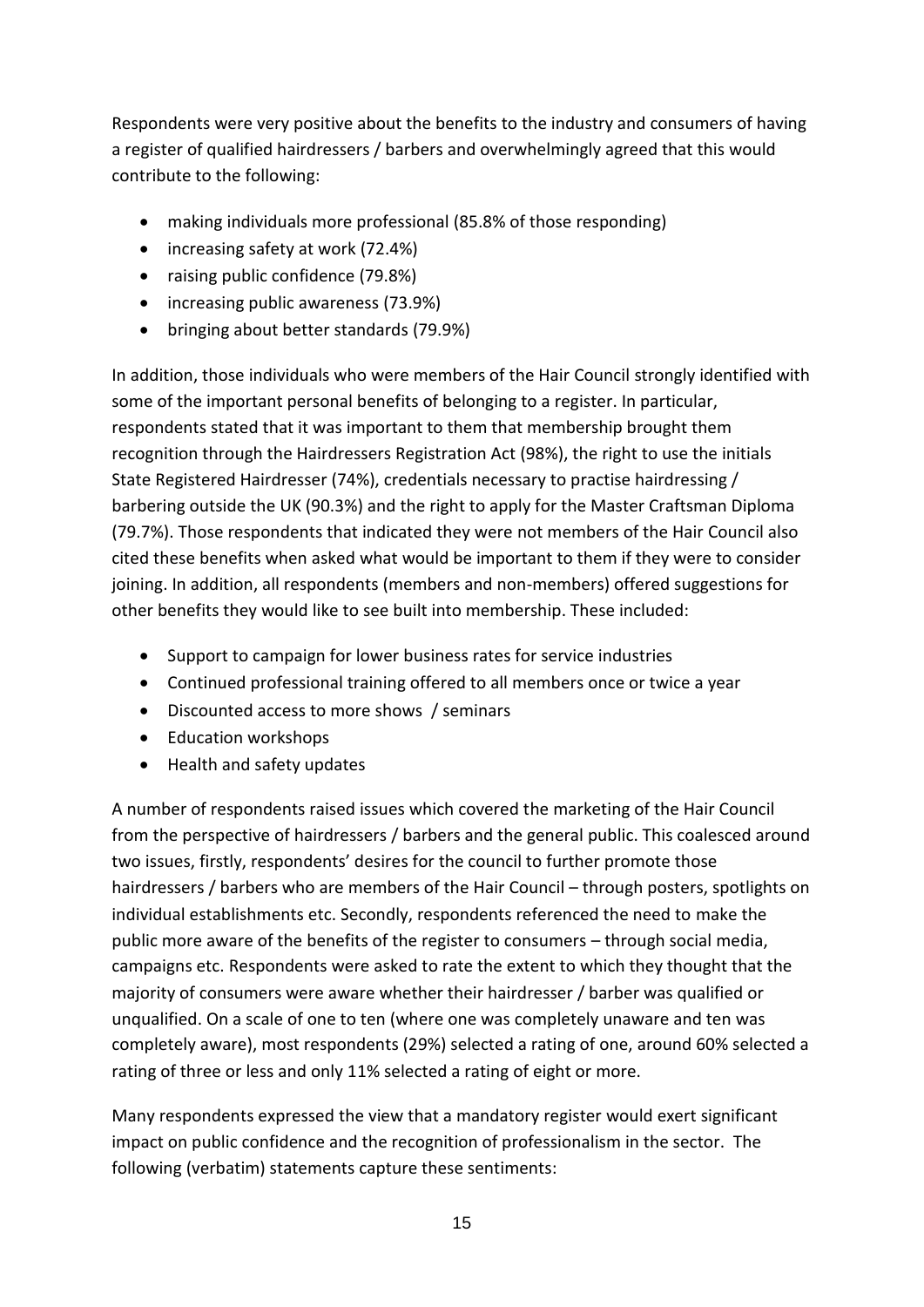# *'It would be beneficial if the Hair Council advertised more on social media. Pointing out the advantage of choosing a State registered hairdresser'*

## *'Marketing for public awareness, this would add value to the registration'*

# *'Promotion to the public of the register so they can understand and actually recognise professionals'*

When faced directly with the question 'what do you think the impact of a mandatory UK Register of Hairdressers / Barbers might have on consumers', respondents were very clear that a mandatory register would increase consumer confidence in their hairdresser / barber. 83% said that this was likely with only 7% saying it was unlikely.

In a survey of this kind, there is always a danger of bias introduced through overrepresentation of 'interested parties'. In this case, those respondents who are members of the Hair Council might respond more positively about the need for a mandatory register than non-members. Conversely, their increased knowledge and experience of the Hair Council might lead them to be more critical – e.g. they might not be entirely happy with the benefits they receive from membership.

However, in comparing some of the responses from both members and non-members of the Hair Council, there appeared to be little difference between these groups in the findings related to some of the key themes and questions. Whilst there was tendency for members to be more strongly affirmative in their responses than non-members, the examples in the following table illustrate how similar in general terms, the responses were from both groups: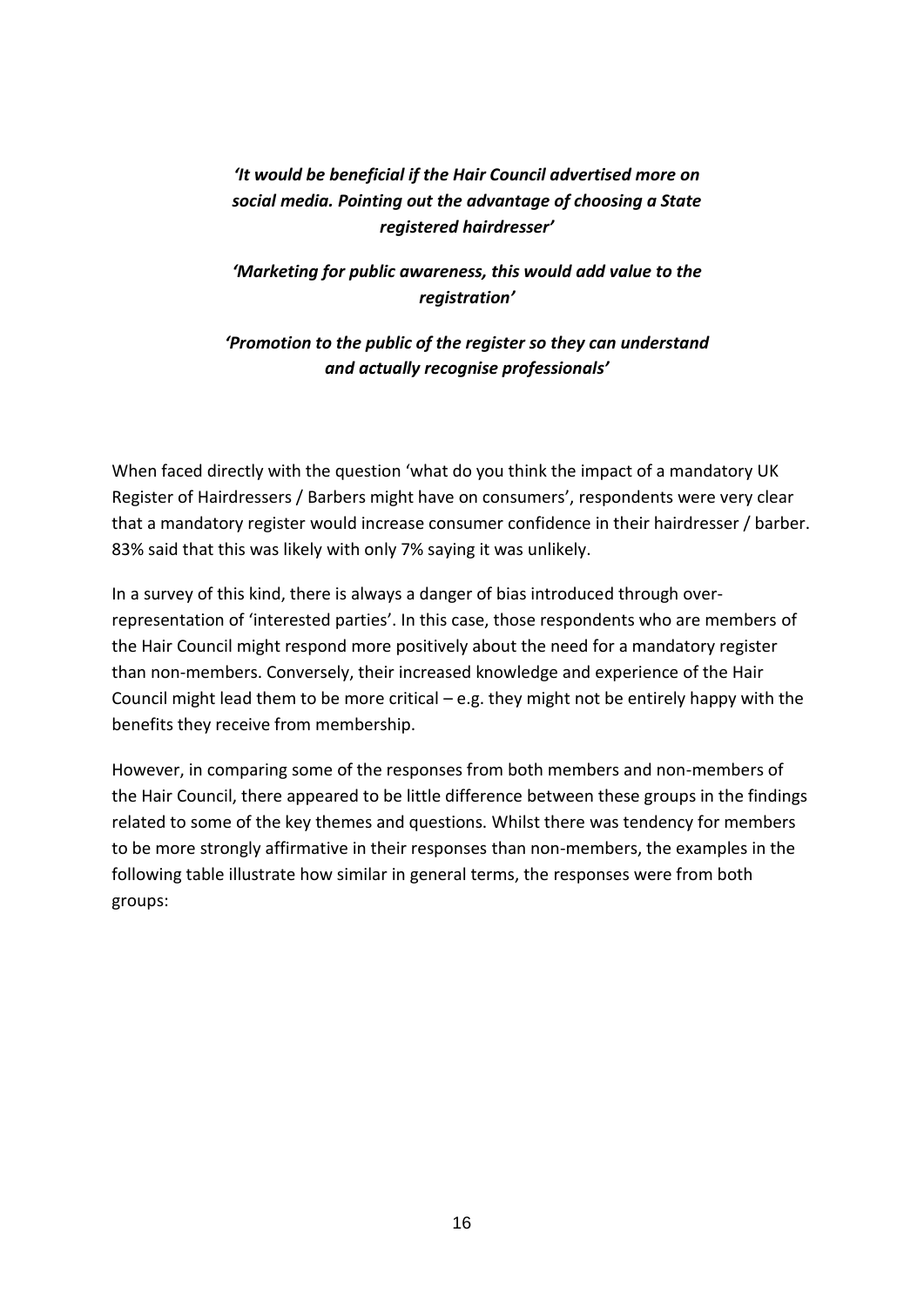| Question                                                                                                                                                                                      | <b>Member</b><br>response    | Non-member<br>response       |
|-----------------------------------------------------------------------------------------------------------------------------------------------------------------------------------------------|------------------------------|------------------------------|
| The register of qualified hairdressers / barbers<br>contributes to making individuals more<br>professional                                                                                    | 92.8% agree                  | 80.4% agree                  |
| The register of qualified hairdressers / barbers<br>contributes to increased safety at work                                                                                                   | 82.7% agree                  | 64.4% agree                  |
| The register of qualified hairdressers / barbers<br>contributes to increased public confidence                                                                                                | 84.6% agree                  | 75.9% agree                  |
| The register of qualified hairdressers / barbers<br>contributes to increasing public awareness                                                                                                | 78.4% agree                  | 70.4% agree                  |
| The register of qualified hairdressers / barbers<br>contributes to better standards                                                                                                           | 86.0% agreed                 | 75.3% agree                  |
| If consumers became aware that their regular<br>hairdresser / barber was unqualified, do you<br>think that this would cause them to choose an<br>alternative, qualified hairdresser / barber? | 44.4% stated<br>yes          | 35.9% stated yes             |
| Consumers would welcome the fact that<br>registration might raise standards                                                                                                                   | 88.3% thought<br>this likely | 81.5% thought<br>this likely |
| There would be fewer consumer complaints                                                                                                                                                      | 56.4% thought<br>this likely | 40.2% thought<br>this likely |

#### *Barriers to a mandatory register*

Overall, the online survey and the interviews with stakeholders across the sector generated very positive views supporting minimum training standards and qualifications for hairdressers / barbers. This was true for both current members and non-members of the Hair Council and presents a very strong argument for the establishment of mandatory registration. However, the road to a mandatory register is paved with barriers and the Hair Council alongside other like minded agencies will need to account for and negotiate these barriers in order to realise their aims. Some of these barriers will include:

- getting a convincing level of support from employers, employers
- setting appropriate time limits for individuals to obtain minimum requirements
- mapping out acceptable continuous professional development expectations in terms of keeping up standards and refresher training
- fixing the joining fee at an acceptable rate
- the impact on training costs for employers / employees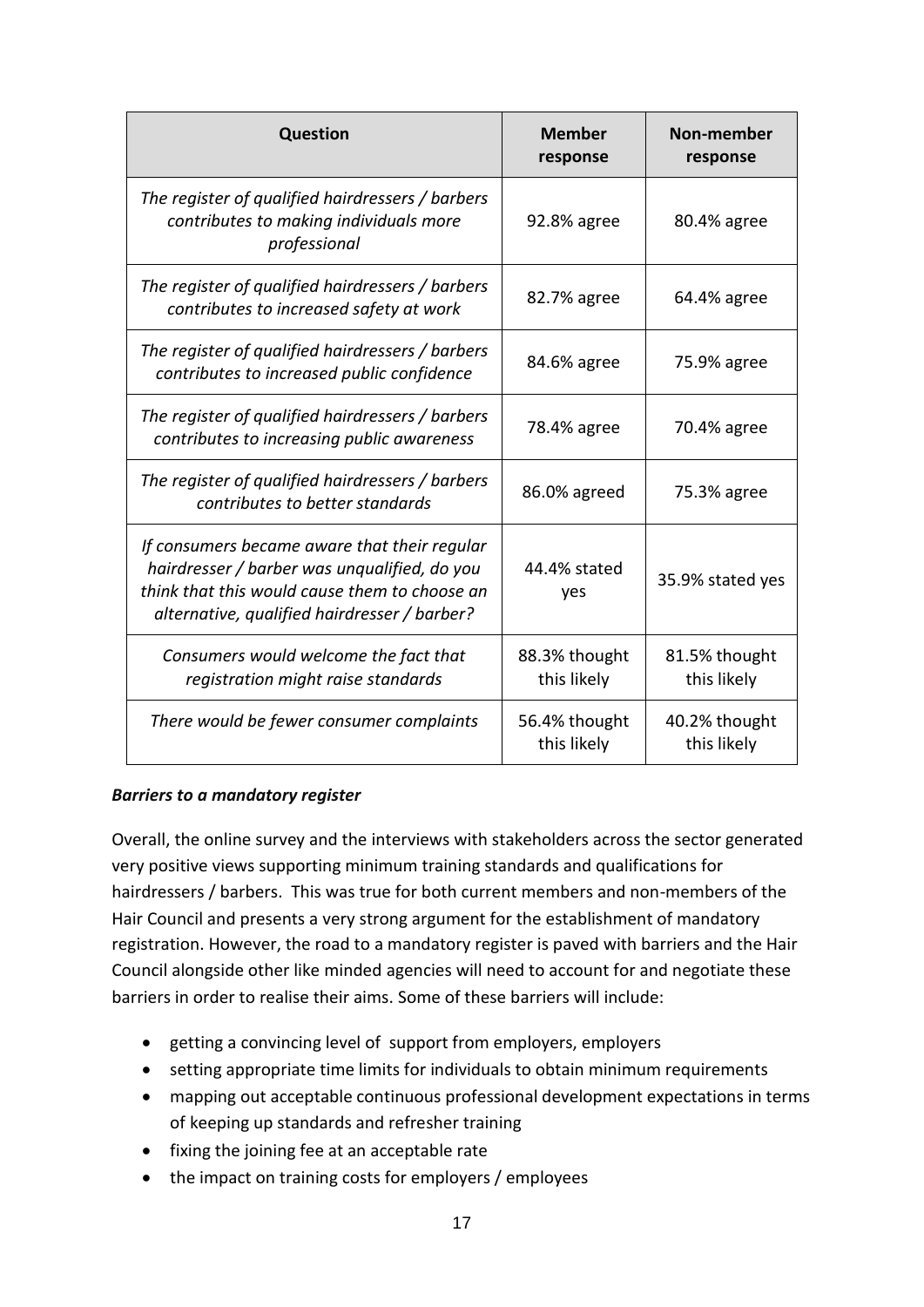- the knock-on effect in terms of consumer prices
- convincing policy makers to back the register
- ensuring a mandatory register is embedded in law

Many of these barriers will require considerable ongoing consultation and negotiation with stakeholders.

#### *Cost of joining a mandatory register*

The cost of joining the register will present a number of issues that need addressing by both the Hair Council and stakeholders across the sector. These issues include:

- the initial joining fee
- the training to achieve minimum standards
- possible displacement of other training
- expectations around who will pay for the joining fee employers or employees?
- cost implications for all stakeholders
- impact on salary levels

Currently, the fee for becoming a member of the Hair Council is £42. Almost 60% of respondents thought this price was about right with over half of those were not members agreeing with this.

Evidence of previous research indicates that employers are already experiencing a strain on resources and any extra expenditure is likely to exacerbate this. Beautiful Britain 2016<sup>xi</sup> cited a national small business report which claimed that a fifth of professionals are unable to afford to take on apprenticeships and 38% believe that the increase of the National Living wage will have a negative impact on their hiring prospects.<sup>xii</sup> In the light of this, the Hair Council will need to take into account the views of employers and employees regarding the membership fee and other expenses associated with a mandatory register. However, in addition to the personal benefits of becoming a member, arguments could be made that better standards, increased consumer confidence, better health and safety knowledge and an up-skilling of staff would all offset the cost. In addition, a genuine case could be made with regard to the possible social value created by the introduction of a mandatory register.

#### *Qualification for a mandatory register*

If the concept of a mandatory register becomes a reality, there will need to be a negotiated period of time within which those practicing hairdressers and barbers who do not meet the minimum qualifying requirements can acquire them. In addition, there will need to be a strategy in place to account for those hairdressers / barbers who have not achieved the requirement within the given time limit. The Hair Council will have to manage what could be a bureaucratic nightmare which will rely on employers logging the status of employees, self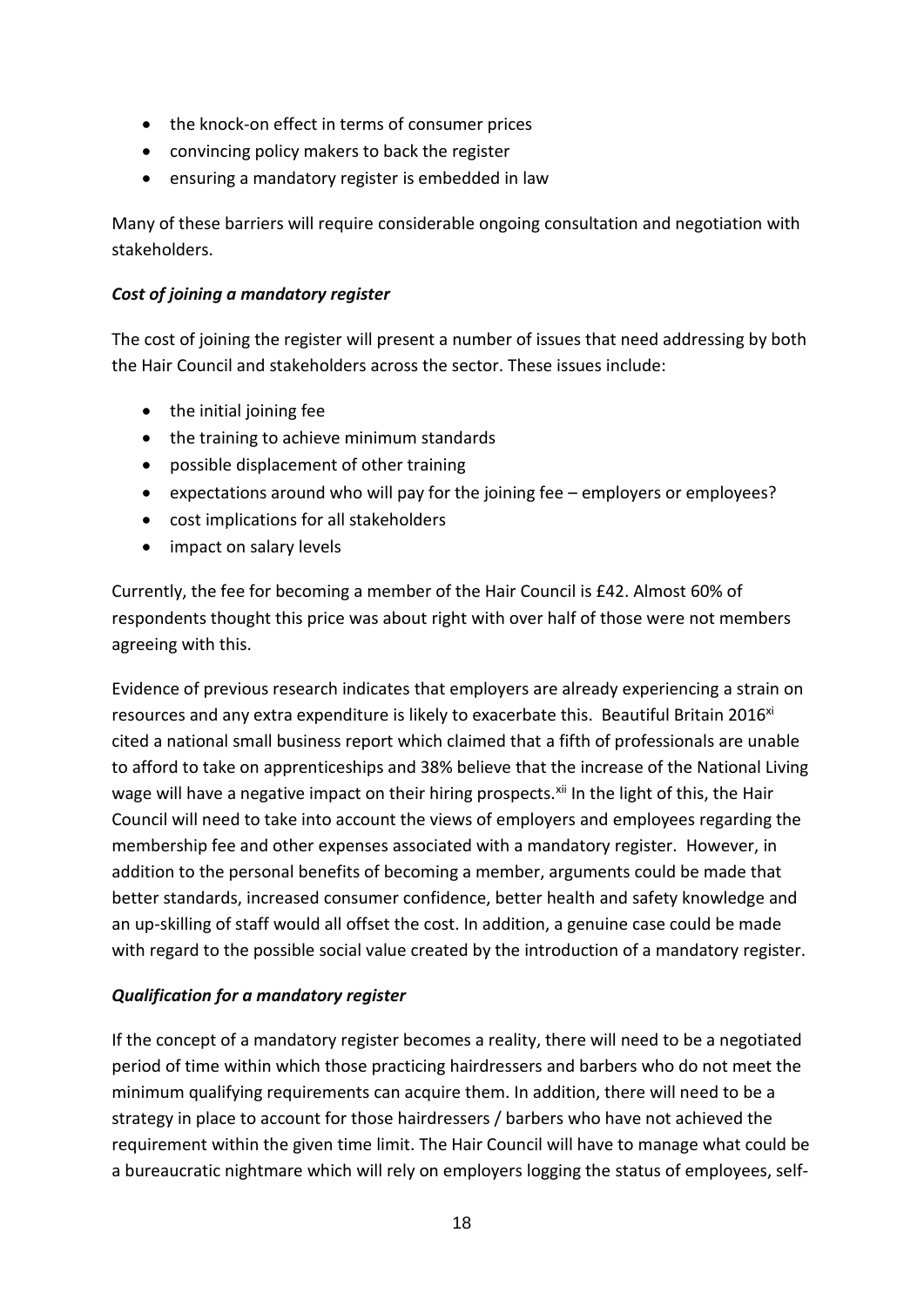employed practitioners adopting a similar process and the Hair Council keeping effective records for checking on progress, chasing achievements and putting in place timings for any refresh requirements. If and when a mandatory register gains traction in law, consideration will need to be made regarding penalties for non compliance.

In respect of respondents views on the time limit that practitioners should be afforded to qualify for membership there 35.5% of respondents stated two years and 32.7% stated 12 months. However, when split between current members and non-members, the following time limits were specified:

| Time limit for achieving<br>qualifying status | <b>Member</b> | Non-member |
|-----------------------------------------------|---------------|------------|
| 6 months                                      | 9.6%          | 10.4%      |
| 12 months                                     | 29.4%         | 35.3%      |
| 18 months                                     | 9.6%          | 10.4%      |
| 2 years                                       | 35.8          | 35.3%      |
| Other                                         | 15.5%         | 8.7%       |

Interestingly, non-members have a tendency to suggest a lower time-frame for achieving qualifying status than do current members.

#### *Impact of a mandatory register on stakeholders*

Finally, the research drew out some of the possible benefits that a mandatory register might bring to a range of stakeholders. The best way to communicate this is to let participants speak for themselves. Therefore, the following selection of quotes which reflect a consensus of views, are presented verbatim from the open questions in the survey and from the individual interviews.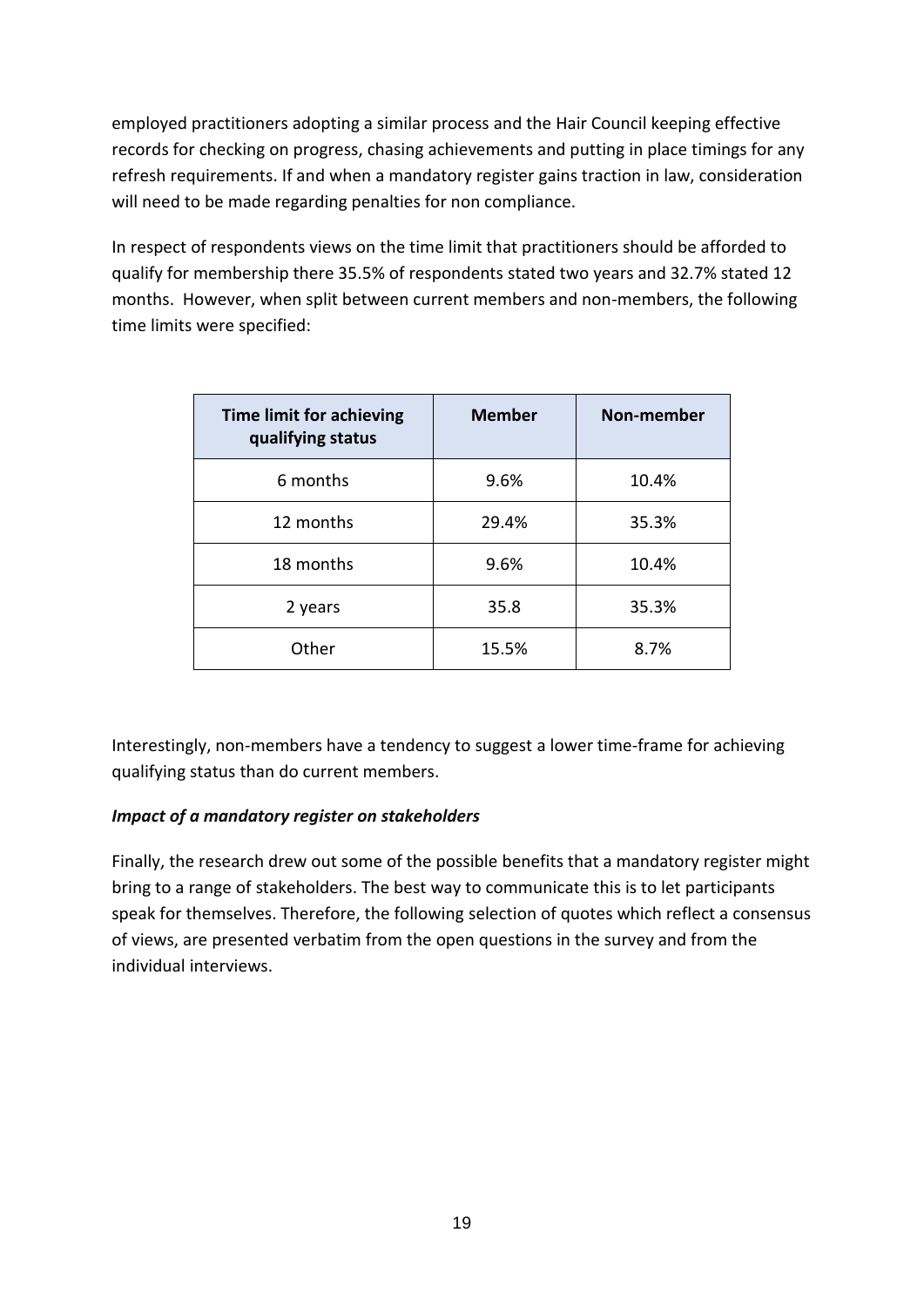#### **Benefits to salon owner / self-employed**

*'Official recognition'*

*'To identify to members of the public that we are qualified stylists with high standards'*

*'Marketing tool to attract new business'*

*'Regulated industry'*

#### **Benefits to consumers**

*'A higher level of trust'*

*'Confidence and reassurance that they are going to get first class treatment'*

*'Enhanced guarantees of safety and hygiene'*

*'Knowledge that their barber or hair stylist is qualified, accountable and holds insurance'*

#### **Benefits to employees**

*'Being registered is an honour and shows you are qualified in your work'*

*'Having been a stylist for 30 or so years, I think it's important to have a professional recognition of the years of training and education we all complete'*

*'Pride in my trade and reassurance to my clients and staff I have the relevant capabilities'*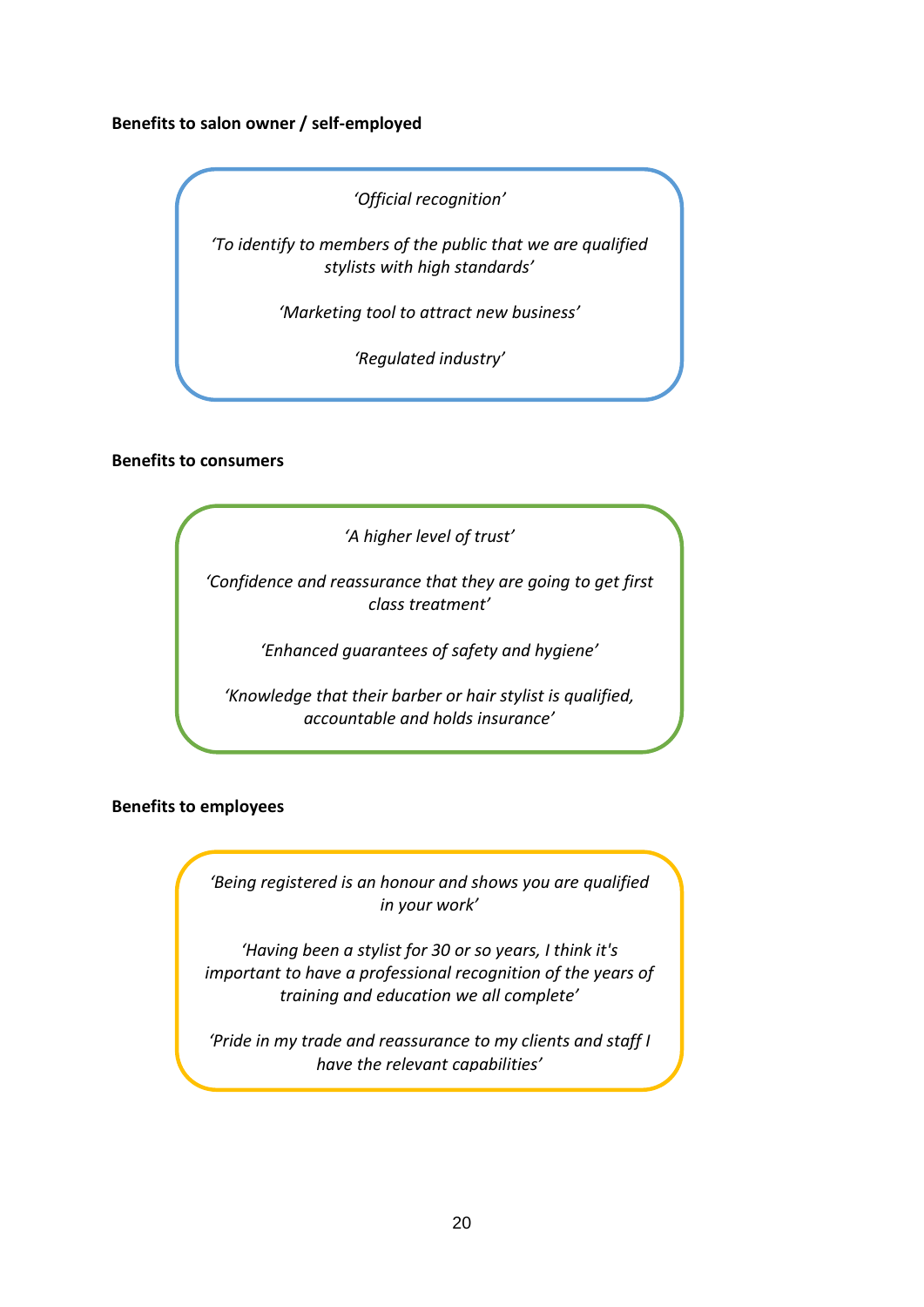# **Section six: Skills and qualifications within the sector**

In addition to seeking to understand the strength of feeling behind the possibility of a mandatory register, the online survey and the interviews, sought to present a subjective view on the skills and qualifications issues confronting industry stakeholders. The following captures some of the key findings from the survey:

#### *Routes into hairdressing barbering*

Respondents were asked to rank various entry points into the industry based on the most popular route taken by staff. Apprenticeships were overwhelmingly cited as the commonest route, ranked top by over 62% of respondents. This was followed by full-time college, private training provider and part-time college. Other less traditional routes were:

- On the job training
- School based vocational training
- Training abroad
- No formal training

#### *Qualification levels*

Most staff within hairdressing and barbering establishments had achieved a level two qualification. 85.5% of respondents<sup>3</sup> indicated that either the majority of staff (31.9% of respondents) or all staff (53.6%) within their establishment had reached this level. The comparison of staff qualification levels is as the follows:

| <b>Level</b>      | <b>All staff</b> | <b>Majority of all</b><br>staff |
|-------------------|------------------|---------------------------------|
| One               | 51.7%            | 17.2%                           |
| Two               | 53.6%            | 31.9%                           |
| Three             | 27.0%            | 49.3%                           |
| Four              | 10.6%            | 13.9%                           |
| No qualifications | 2.2%             | 7.3%                            |

<sup>&</sup>lt;sup>3</sup> This category incorporates those respondents whose business employs staff - either employees, employers or self-employed with staff.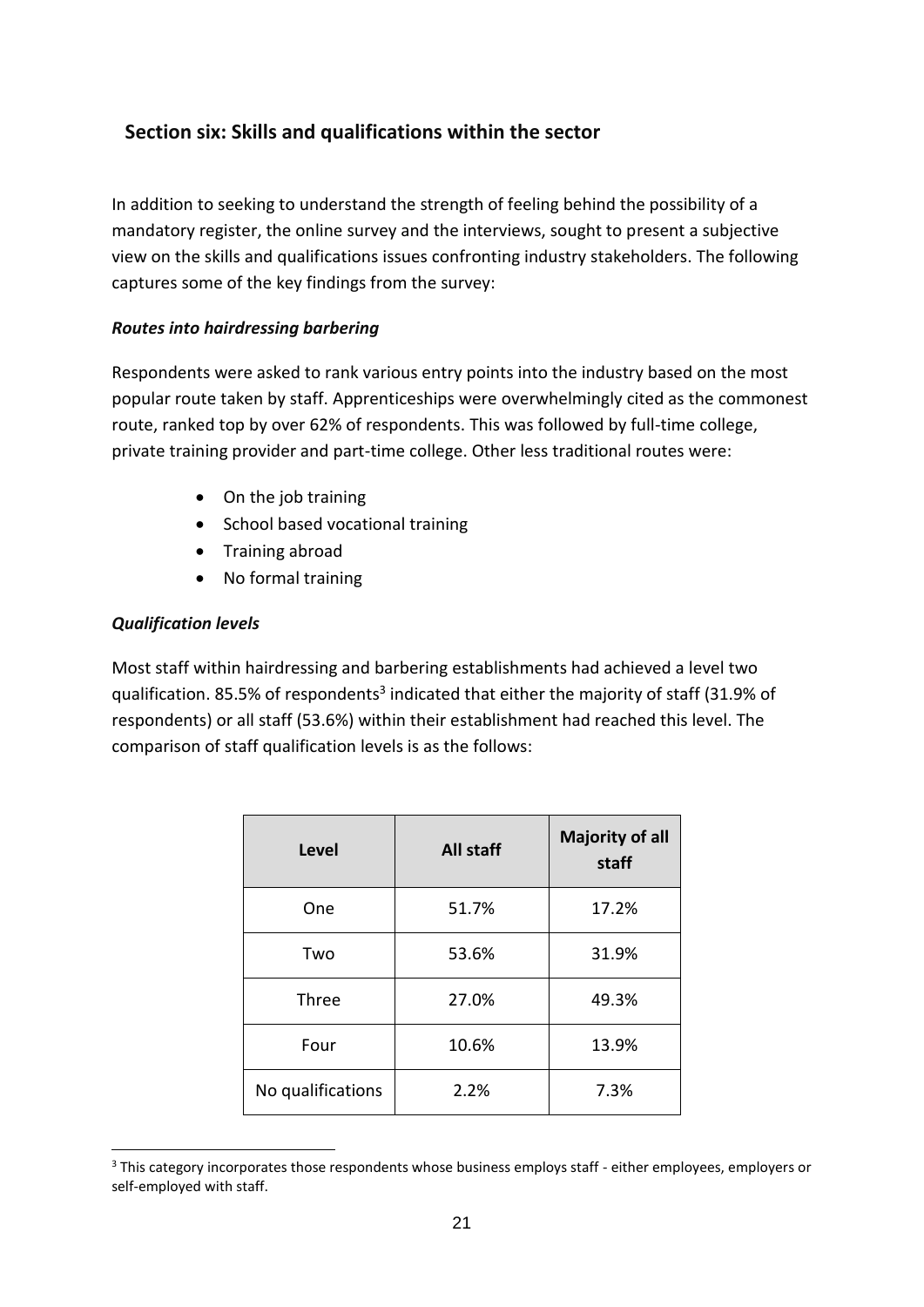Over a third of respondents indicated that their business required staff to progress to higher levels. 51.5% stated that heir business supports / would support staff to progress to higher levels. Only one in ten respondents indicated that their business did not need staff to progress to higher than level two. However, over 93% of respondents said that staff within their business engaged in training.

The qualification levels of those respondents who were self-employed (without staff) were generally higher than those who were employed. The most common level reported by selfemployed respondents was level three (43.0%) – the totals across all levels for this group were:

| <b>Level</b>      | % of self-<br>employed at this<br>level | <b>Difference</b><br>compared to<br>all staff levels |
|-------------------|-----------------------------------------|------------------------------------------------------|
| One               | 1.6%                                    | $-50.1%$                                             |
| Two               | 15.5%                                   | $-38.1%$                                             |
| Three             | 43.0%                                   | +16%%                                                |
| Four              | 32.1%                                   | $+21.5%$                                             |
| No qualifications | 7.8%                                    | $+5.6%$                                              |

#### *Skills issues*

Hairdressing and barbering are becoming ever increasingly more technical. This is in response to the demands of consumers and the development of products. One of the key skills gaps emerging from the research was the ability to keep up with this pace of change. Initially, this relies on trainers being trained to train. It also requires acquisition of new products and equipments, availability of training provision and investment in time and money.

Other skills issues were split between hard and soft skills. As well as the hard skills relating to technical proficiency (e.g. microblading), a major issue raised was around basic skills in terms of literacy and maths. A great number of comments centred on the need to work with new entrants on these basic skills, often accompanied by comments on the failure of schools to address this at an earlier stage. This was also linked to the perceived lack of credence afforded to the sector by careers advisors. The 'dumbing down' of hairdressing / barbering at school was blamed for creating a culture of learning within which those who are interested in a career in the sector, don't understand the need to acquire a breadth of skills that include maths and English.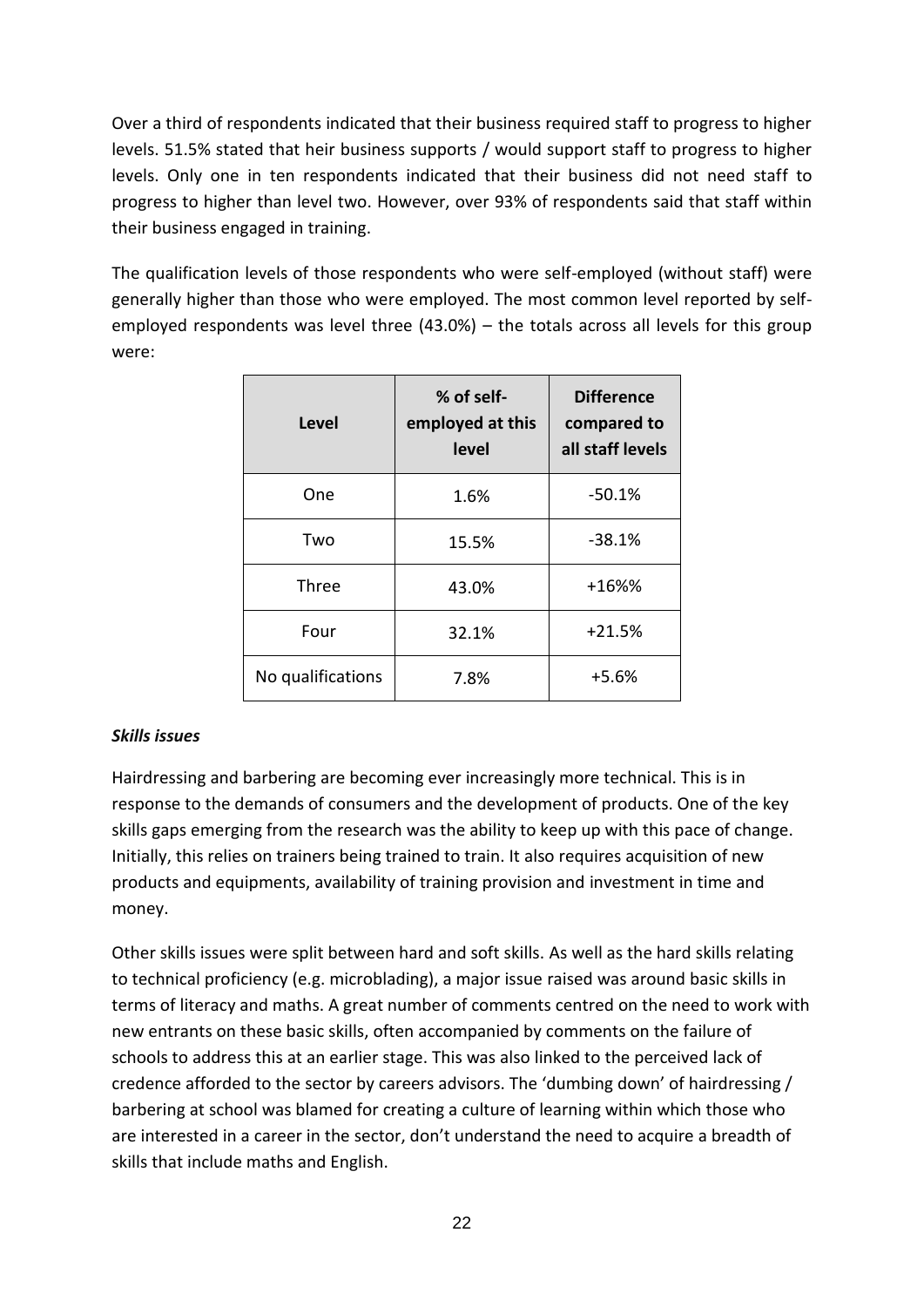Given that these days, going to the hairdressers / barbers is becoming a whole new 'customer experience', greater demands are placed on 'soft skills'. It is clear from the research that employers feel that there are clear gaps in this area, in particular amongst new entrants. Some of the identified 'soft skills' were flexibility, coping strategies; communications; relationship building, self-confidence; decision-making; motivation; teamworking; creativity; problem solving and negotiation.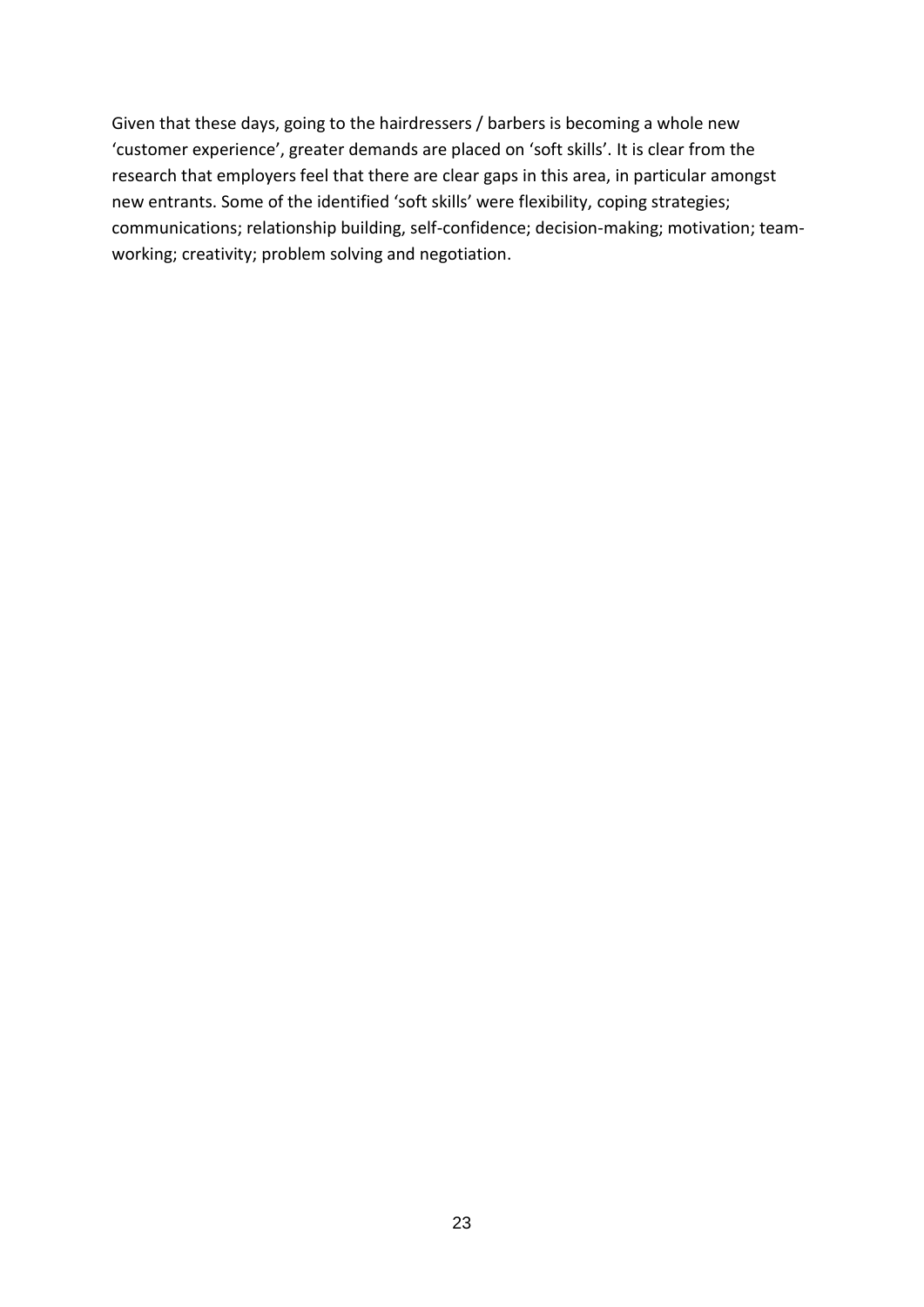# **Section seven: Future challenges**

The hair and barbering industry is fast evolving, with new technologies and products entering the market at a pace. In meeting the demands of this, there is recognition that new qualifications will need to be developed and new skills acquired. Findings from the survey and the interviews indicate that the following skills will be required in ever greater numbers:

- Technical skills such as micro-blading and colouring
- Advanced use of information technology and social media
- Skills in order to keep up with evolving regulation such as safeguarding, prevent agenda, health and safety
- Brand knowledge and awareness
- Softer skills relating to communications, customer service, problem solving, team working, time-management
- Increased basic skills in English and numeracy
- Continuous professional development for qualified individuals to keep up with developments
- Business proficiency

In addition to skills challenges within the sector, there are many internal and external drivers of change which will require stakeholders to work together to develop appropriate action. One of these will, as discussed, be the case for mandatory registration and with it membership of the Hair Council. In order for this to become reality, there will be a number of barriers to overcome and a compelling case will need to be made in parliamentary circles. However, this is not the only driver that will impact on the industry. There are other drivers which will challenge the sector

The table below captures some of the potential key drivers emerging from the research and in particular the interviews with individuals from the industry.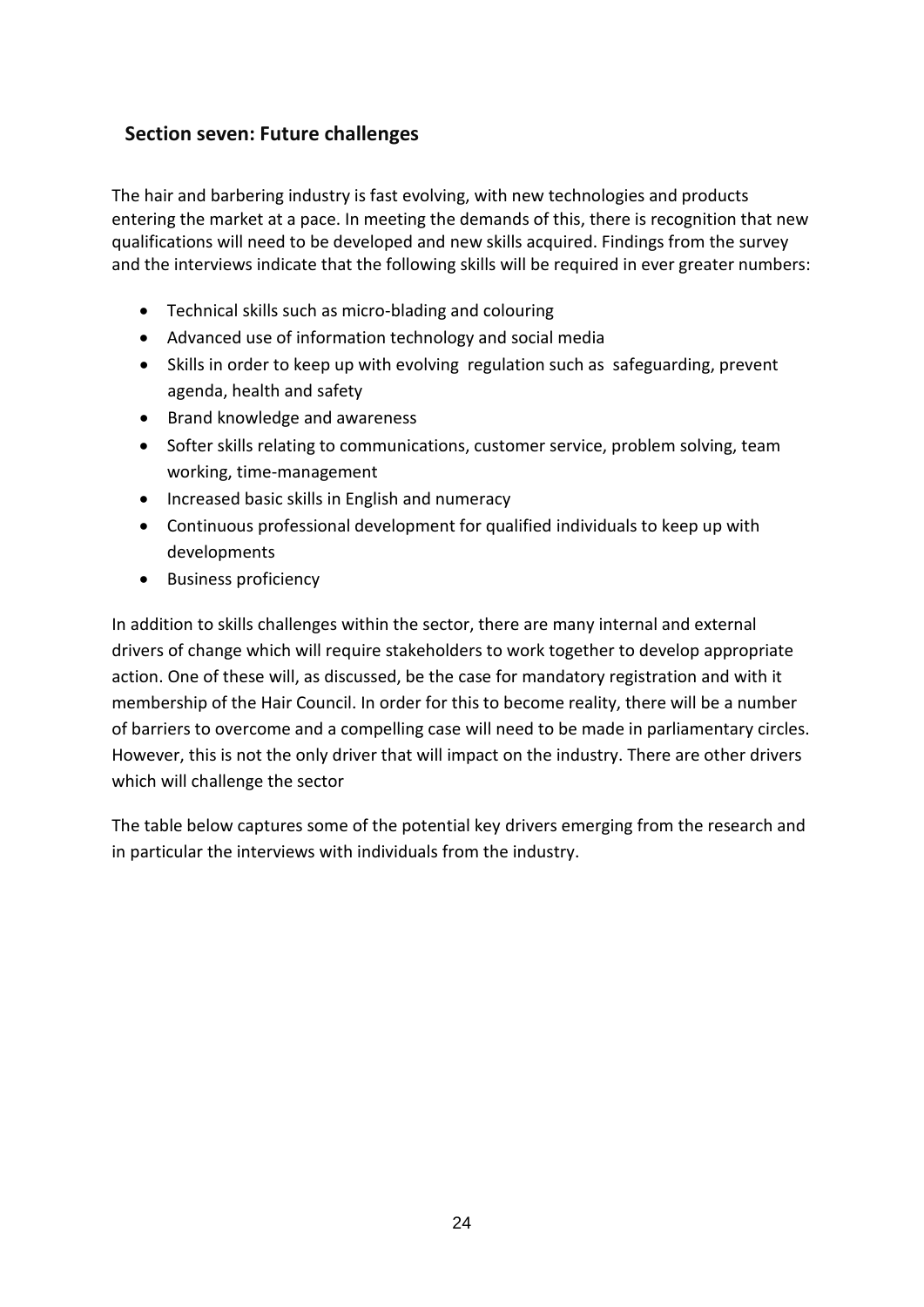| <b>Driver</b>                                                                                                                                                                 | <b>Characteristics of driver</b>                                                                                                                                                                                        |  |
|-------------------------------------------------------------------------------------------------------------------------------------------------------------------------------|-------------------------------------------------------------------------------------------------------------------------------------------------------------------------------------------------------------------------|--|
| Political-<br>Any national political trends or<br>circumstances affecting the nation or a<br>significant proportion of the population e.g.<br>a change in Government.         | Change of government<br>Policy development<br><b>Brexit</b><br>New legislation<br>Sainsbury report / Skills Plan<br>Apprenticeship Levy                                                                                 |  |
| Economic-<br>Any economic trends or circumstances<br>affecting a significant proportion of a<br>population e.g. cost of products                                              | Funding streams for training<br>٠<br>Internal cost of training<br>Consumer demands for lower prices<br>Increasingly competitive market<br>Cost of new products / innovations<br>Low-end businesses driving profits down |  |
| Social-<br>Any trend or set of circumstances relevant<br>to a significant proportion of the<br>population at large e.g. ageing population                                     | Trends in the sector e.g. male grooming<br>$\bullet$<br>Diversification of business activity<br>Use of social media by consumers<br>Demographics<br>Luxuries now seen as standard<br>Health and fitness demands         |  |
| Technological-<br>Any technological advance or changing use<br>of technology that is having an impact on a<br>significant proportion of a population e.g.<br>online learning. | Pace of innovation<br>New products<br>Internet<br>Globalisation<br>Marketing using IT                                                                                                                                   |  |
| Legal $-$<br>New legislation affecting a significant<br>proportion of a population e.g.<br>employment law.                                                                    | Increased regulation - health and safety<br>Mandatory registration<br>Prevent agenda<br>Implications of withdrawal from EU                                                                                              |  |
| <b>Environmental -</b><br>Any trends or circumstances relating to<br>matters to do with the physical world e.g.<br>re-cycling.                                                | Globalisation<br>'Green' lobby<br>Sustainability<br>Water shortages<br>Carbon neutrality                                                                                                                                |  |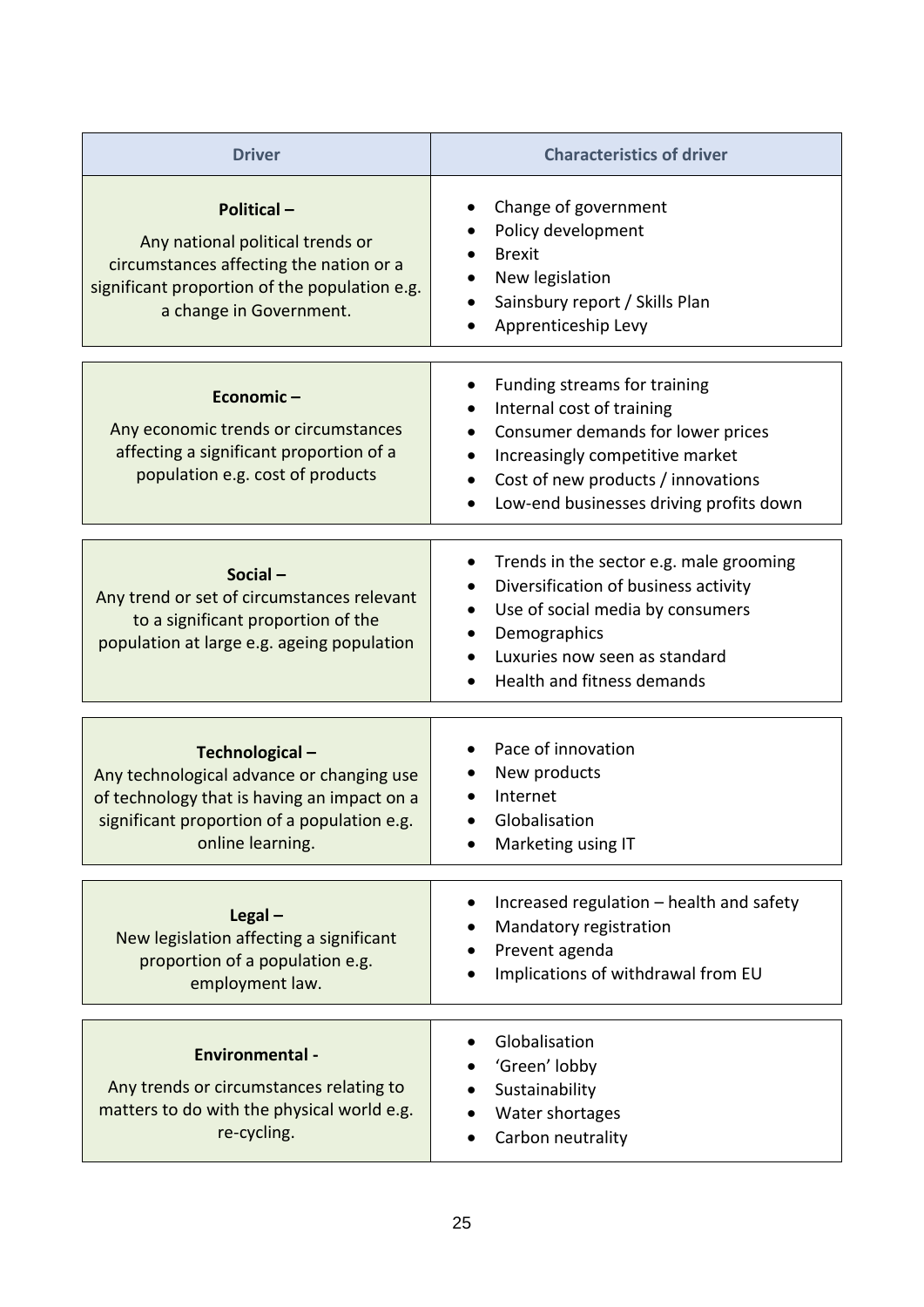# **Section eight: Conclusion and recommendations**

The hair industry is, for the most part, populated by technical and skilled staff, with a justifiable pride in their professionalism. Although conventional stereotypes still exist (the barber on the corner of the street with a 'first come, first served' service model), the industry is now characterised by variety, complexity and commercialism. New technologies have heralded in new workforce skills, consumer demand has challenged employers to diversify and the training and qualifications landscape is evolving to cope with this.

The sector is facing stiff challenges – not leased increased competition from outside traditional boundaries e.g. salons in supermarkets and hospitals etc. External drivers of change loom large in the form of legislation and environmental issues and the changing vocational educational system, presents serious food for thought for all stakeholders. This research has centred on the issue of whether or not a mandatory register would be welcome, effective and impactful. The following observations and recommendations highlight the primary findings:

- There would appear to be overwhelming backing for a mandatory UK register of Hairdressers and Barbers. This backing can be found from within the industry (all stakeholders) and within the general public.
- Support from within the industry includes current members of the register and nonmembers
- Members recognise the personal benefits which voluntary registration brings to them.
- Non-members identify the benefits they would acquire through membership
- All stakeholders acknowledge that mandatory registration would have a positive impact on:
	- o Consumer confidence
	- o Industry standards
	- o Professionalism
	- o Self-confidence
	- o Health and Safety
- The majority of stakeholders felt that consumers would not know that their hairdresser / barber was qualified.
- Consumers stated that hairdressers / barbers should be trained and qualified and that they should have a 'licence' which proves they have the necessary qualifications / training to be able to carry out any hair / barber service on people's hair.
- In addition, consumers stated that they would be concerned, from a health and safety point of view, if their hairdresser / barber was not properly trained and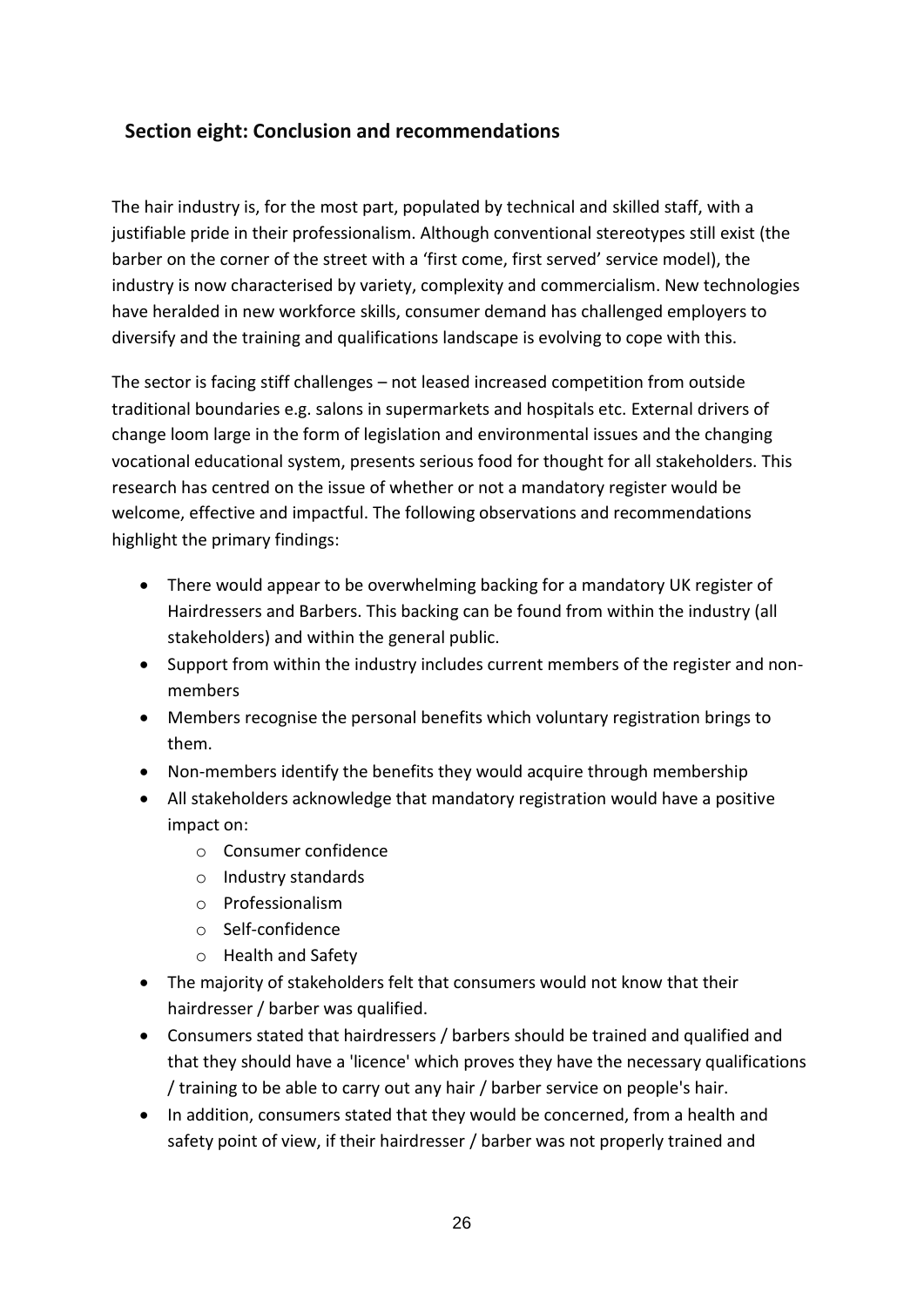qualified and that they would feel more reassured if all hairdressers and barbers had to be properly trained and qualified in order to carry out any hair / barber service on people's hair.

- The Hair Council should work with other stakeholders to challenge secondary schools and careers agencies to better market the attraction of the sector. A better understanding of careers routes (especially non-traditional) available to potential recruits would be especially welcome. In addition, students interested in pursuing a career in hair and barbering should be encouraged and supported to acquire a good level of functional skills.
- Qualification levels of staff in the sector tend to coalesce around level 2 but employers have expressed their support for staff acquiring higher levels. The Hair Council should seek opportunities to promote this amongst training providers and the awarding organisation.
- It is likely that higher level qualifications will be increasingly required in order to meet the needs of more technical advances.
- There will be inevitable barriers in the journey towards mandatory registration the Hair Council will need to anticipate and confront these as early as possible. These will include:
	- o Agreement on the cost of membership
	- o Setting acceptable time limits for acquiring qualifying standards
	- o Planning an approach to refresher training / CPD
	- o Administration of a complex membership scheme
	- o Monitoring the register
	- o Policing non-compliance
- Skills gaps have been identified by stakeholders these should be taken into account when determining the qualifying criteria for membership of the current voluntary register and the potential mandatory register.
- Additionally, in campaigning for a mandatory register, the Hair Council should use this research to guide its thoughts on supporting the sectors' needs in terms of qualifications and training.
- There is strong evidence for mandatory registration emanating from within this research which The Hair Council can take back to the sector and out to policy formers, politicians and standards setting / regulatory agencies.
- The Hair Council should use this evidence in line with the skills, training and qualifications findings from this report to present a case for mandatory registration, based on backing from sector stakeholders and support from consumers.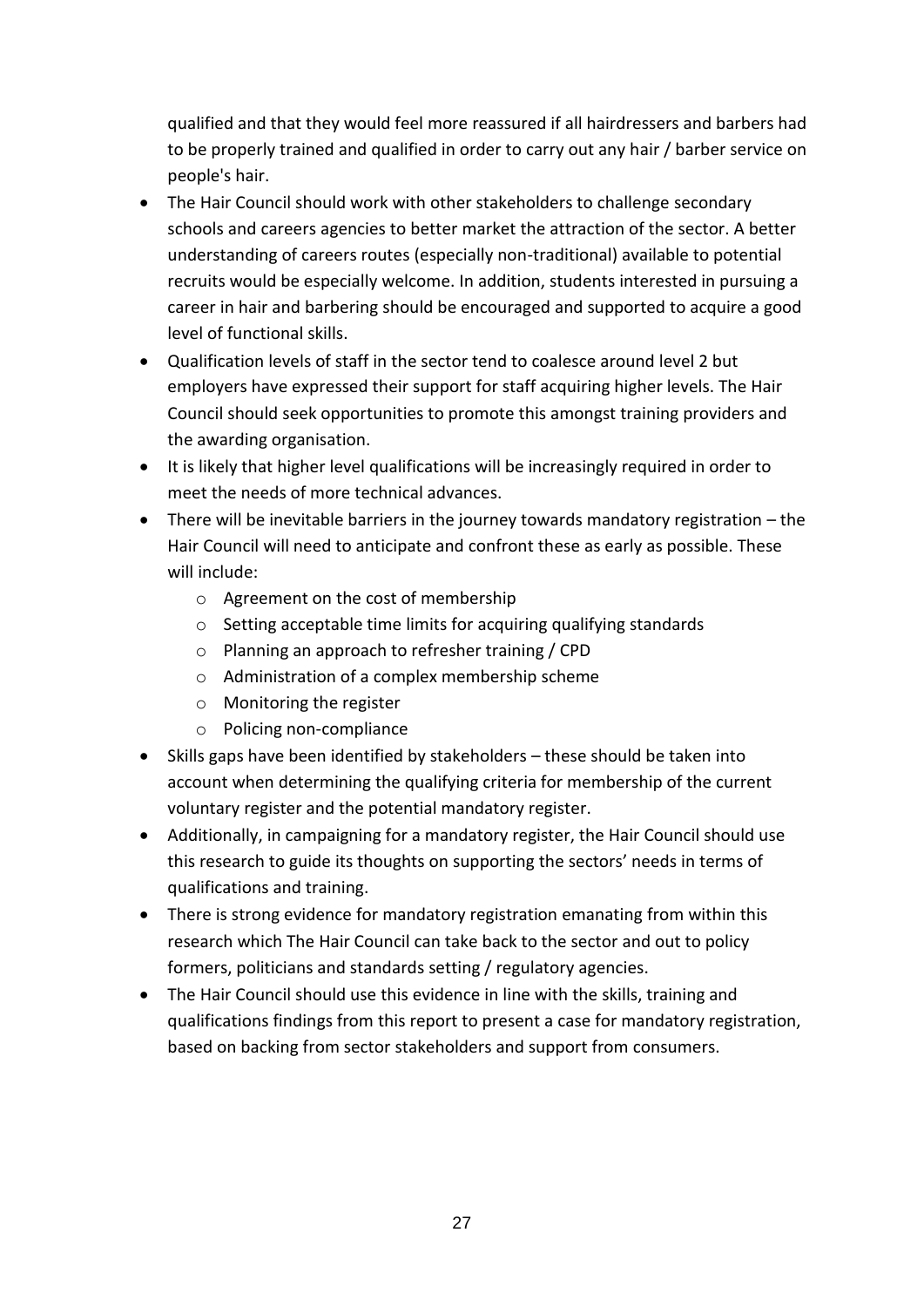### **References**

- i https://www.gov.uk/government/publications/post-16-skills-plan-and-independentreport-on-technical-education
- ii https://www.gov.uk/government/uploads/system/uploads/attachment\_data/file/53604 …..3/Post-16\_Skills\_Plan.pdf
- iii https://www.gov.uk/government/uploads/system/uploads/attachment\_data/file/53604 6/Report of the Independent Panel on Technical Education.pdf
- iv https://www.gov.uk/government/publications/apprenticeship-levy-how-it-will-…..work/apprenticeship-levy-how-it-will-work
- v https://www.tes.com/news/further-education/breaking-news/technical-and-furthereducation-act-becomes-law
- vi https://www.gov.uk/government/publications/removal-of-Apprenticeship-frameworks
- vii https://www.gov.uk/government/publications/how-to-develop-an-Apprenticeshipstandard-guide-for-trailblazers
- viii https://www.gov.uk/government/uploads/system/uploads/attachment data/file/5624 01/Apprenticeship funding from May 2017.pdf
- ix https://www.gov.uk/government/publications/apprenticeship-levy-how-it-willwork/apprenticeship-levy-how-it-will-work
- <sup>x</sup>….http://www.telegraph.co.uk/business/2016/05/02/apprenticeship-levy-sends-chilling effect-through-business-bcc-w/
- xi….http://www.salon-services.com/beautiful-britain-2016/
- xii http://smallbusiness.co.uk/a-small-business-guide-to-the-national-living-wage-2510636